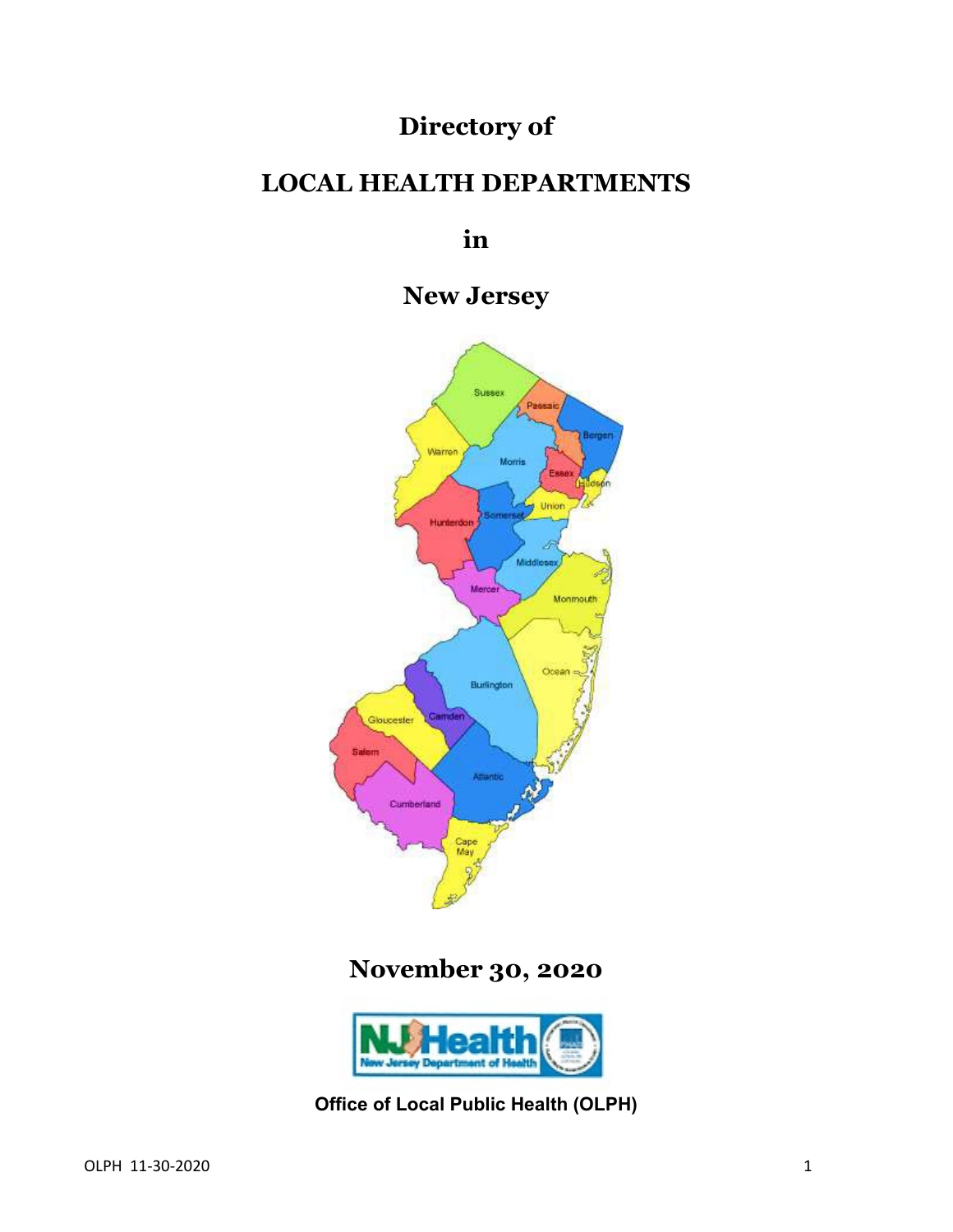# **TABLE OF CONTENTS**

### **Disclaimer:**

This directory represents a listing of Local Health Departments (LHDs) that is dynamic and as comprehensive as possible at this time. As coverage areas and contact information of LHDs change frequently, we encourage you to visit the OLPH website for the most current version of the directory at https://www.nj.gov/health/lh/documents/LocalHealthDirectory.pdf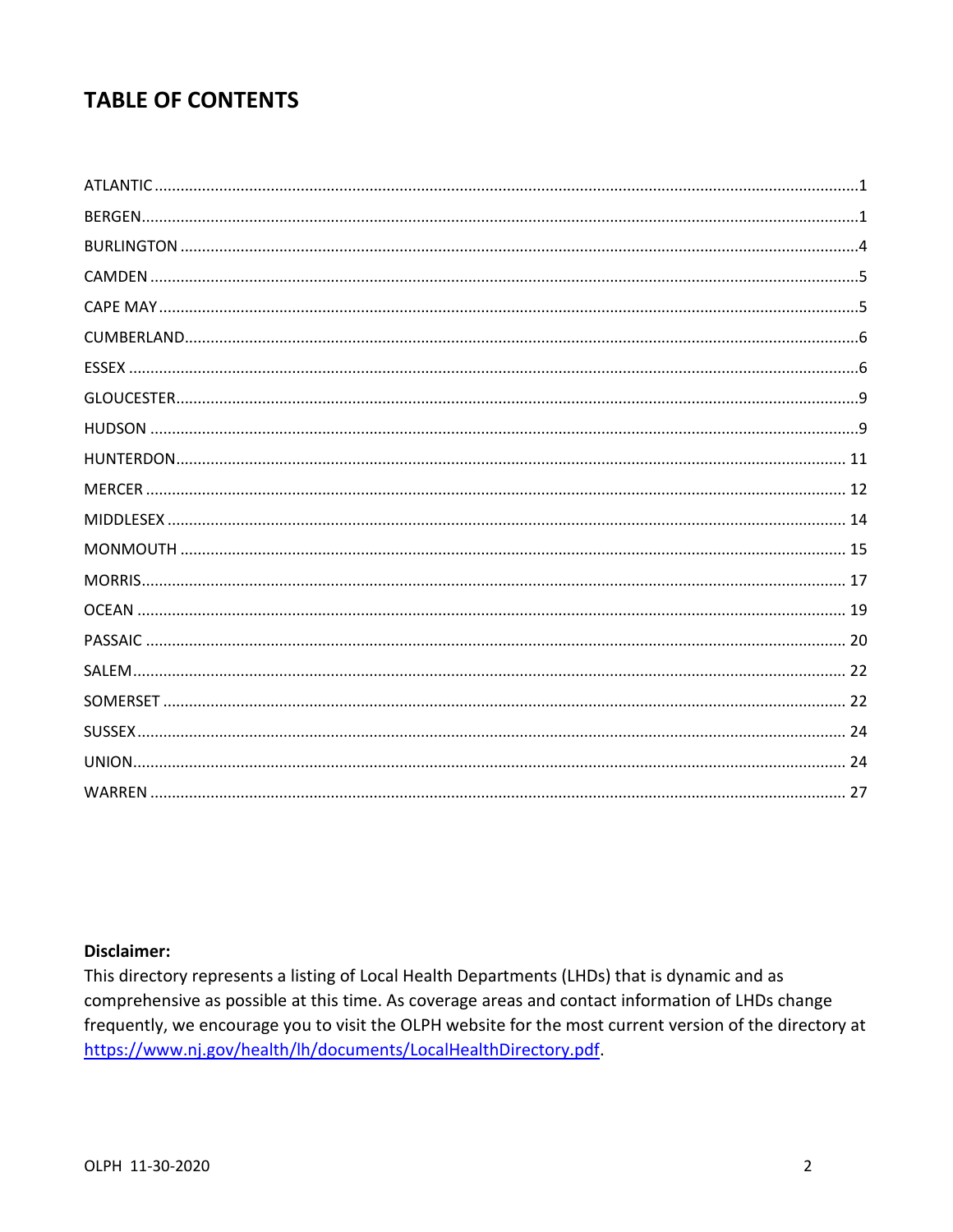# <span id="page-2-0"></span>ATLANTIC

## **Atlantic City Department of Health & Human Services**

Health Officer: **Kifle Mihrete** Health Officer Phone: **609-347-6871** Health Officer Email: **kmihrete@cityofatlanticcity.org** Agency Website: **[www.cityofatlanticcity.org](http://www.cityofatlanticcity.org/)** *Public Emergency Contact After Hours Number*: 609-347-5780

#### **Municipalities Served:** ATLANTIC CITY

## **Atlantic County Division of Public Health**

Health Officer: **Patricia Diamond** Health Officer Phone: **609-645-5935** Health Officer Email: **[diamond\\_patricia@aclink.org](mailto:diamond_patricia@aclink.org)** Agency Website: **[www.aclink.org](http://www.aclink.org/)** *Public Emergency Contact After Hours Number:* 609-909-7200

### **Municipalities Served:**

ABSECON BRIGANTINE BUENA BUENA VISTA CORBIN EGG HARBOR CITY EGG HARBOR TWP ESTELLE MANOR

FOLSOM GALLOWAY HAMILTON TWP (ATLANTIC CO.) HAMMONTON LINWOOD LONGPORT MARGATE MULLICA

NORTHFIELD PLEASANTVILLE PORT REPUBLIC SOMERS POINT VENTNOR WEYMOUTH

## <span id="page-2-1"></span>BERGEN

### **Bergen County Department of Health Services**

Health Officer: **Hansel Asmar** Health Officer Phone: **201-634-2600** Health Officer Email: **[hasmar@co.bergen.nj.us](mailto:hasmar@co.bergen.nj.us)** Agency Website: **[www.co.bergen.nj.us](http://www.co.bergen.nj.us/)** *Public Emergency Contact After Hours Number:* 201-785-8500

#### **Municipalities Served:**

| ALLENDALE              | <b>FAIRVIEW</b>        | <b>MOONACHIE</b>       | <b>RUTHERFORD</b>     |
|------------------------|------------------------|------------------------|-----------------------|
| <b>ALPINE</b>          | <b>FRANKLIN LAKES</b>  | <b>NORTH ARLINGTON</b> | SADDLE BROOK          |
| <b>CLIFFSIDE PARK</b>  | <b>GLEN ROCK</b>       | <b>NORTHVALE</b>       | SOUTH HACKENSACK TWP  |
| <b>CRESSKILL</b>       | <b>HARRINGTON PARK</b> | <b>NORWOOD</b>         | <b>TETERBORO</b>      |
| <b>DEMAREST</b>        | <b>HAWORTH</b>         | <b>OAKLAND</b>         | UPPER SADDLE RIVER    |
| <b>DUMONT</b>          | LITTLE FERRY           | <b>ORADELL</b>         | <b>WOODCLIFF LAKE</b> |
| <b>EAST RUTHERFORD</b> | LODI                   | <b>PARK RIDGE</b>      | <b>WOODRIDGE</b>      |
| EDGEWATER              | <b>LYNDHURST</b>       | <b>ROCHELLE PARK</b>   | <b>WYCKOFF TWP</b>    |
| ELMWOOD PARK           | <b>MAYWOOD</b>         | <b>ROCKLEIGH</b>       |                       |
|                        |                        |                        |                       |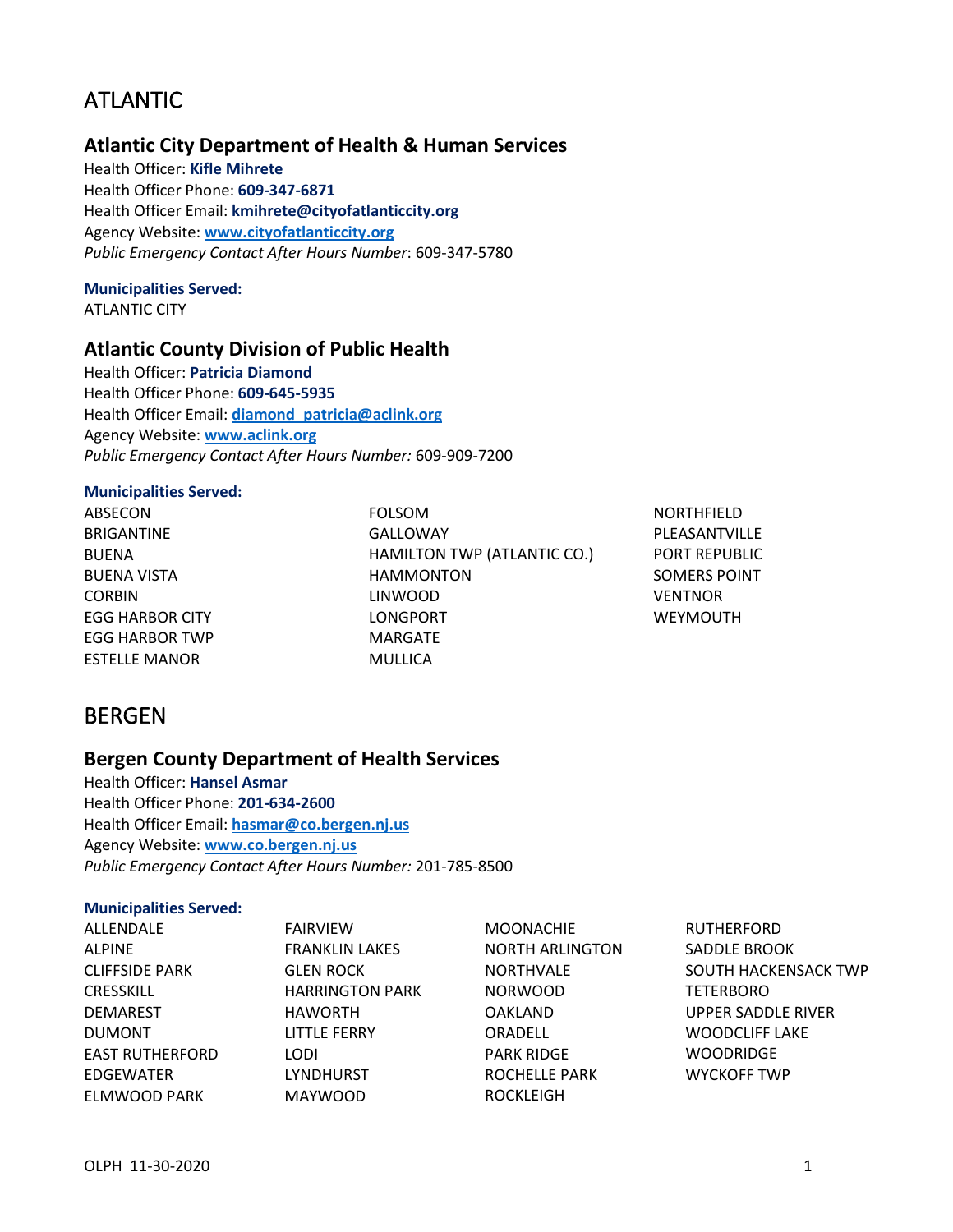## **Englewood Health Department**

Health Officer: **James Fedorko** Health Officer Phone: **201-568-3450** Health Officer Email: **[jfedorko@englewoodnjhealth.org](mailto:jfedorko@englewoodnjhealth.org)** Agency Website: **[www.cityofenglewood.org](http://www.cityofenglewood.org/)** *Public Emergency Contact After Hours Number:* 201-871-6400

## **Municipalities Served:**

ENGLEWOOD

### **Fair Lawn Health Department**

Health Officer: **Carol Wagner** Health Officer Phone: **201-794-5330** Health Officer Email: **[health@fairlawn.org](mailto:health@fairlawn.org)** Agency Website: **[www.fairlawn.org/](http://www.fairlawn.org/)** *Public Emergency Contact After Hours Number:* 201-796-1400

### **Municipalities Served:**

FAIR LAWN

## **Fort Lee Health Department**

Health Officer: **Jill Scarpa** Health Officer Phone: **201-592-3500 x 1510** Health Officer Email: **j-scarpa@fortleenj.org** Agency Website: **[www.fortleenj.org](http://www.fortleenj.org/)** *Public Emergency Contact After Hours Number:* 201-592-3700

### **Municipalities Served:**

FORT LEE

## **Hackensack Department of Health**

Health Officer: **Susan McVeigh** Health Officer Phone: **201-646-3965** Health Officer Email: **[smcveigh@hackensack.org](mailto:smcveigh@hackensack.org)** Agency Website: **[www.hackensack.org](http://www.hackensack.org/)** *Public Emergency Contact After Hours Number:* 201-646-3965

### **Municipalities Served:** HACKENSACK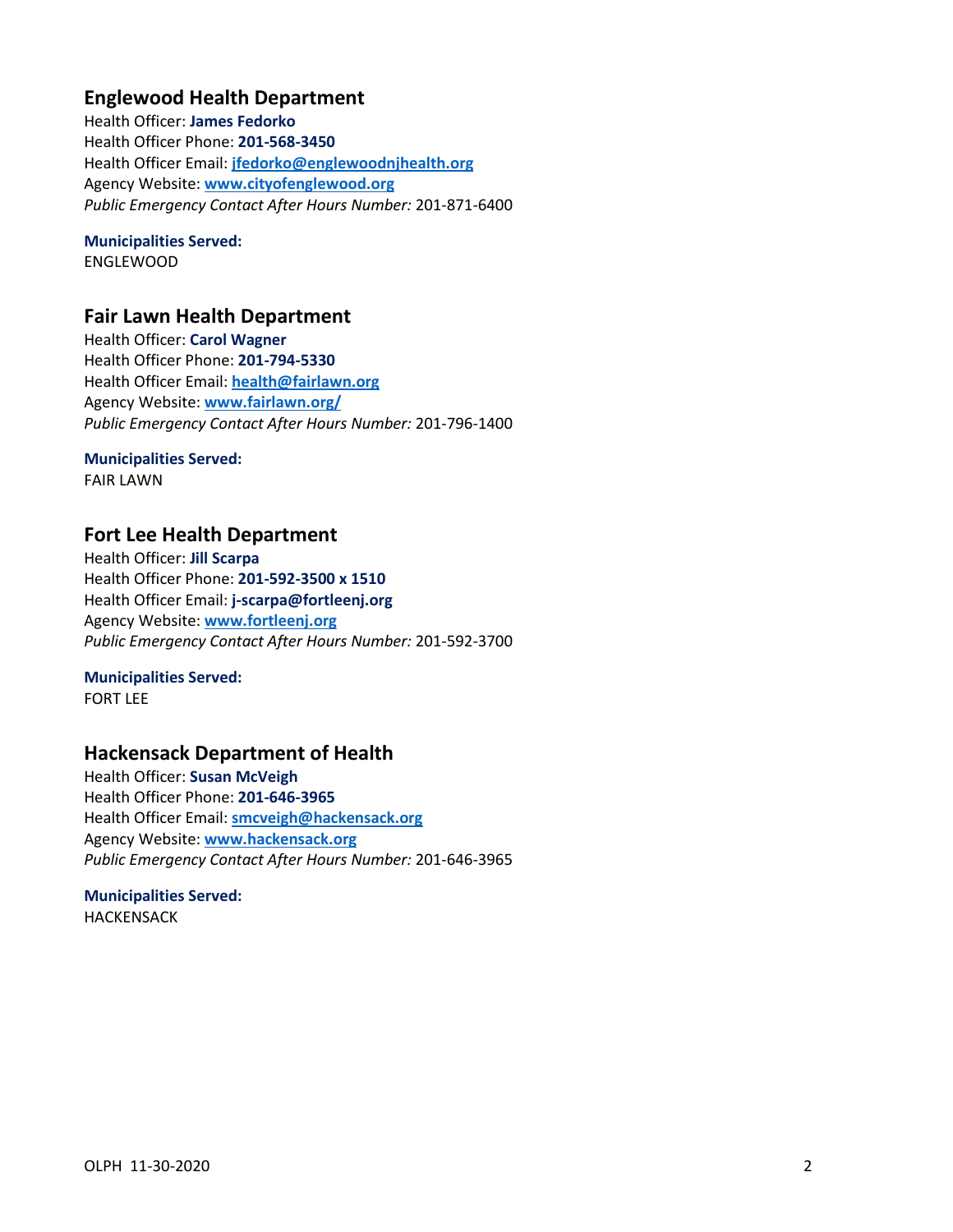### **Mid-Bergen Regional Health Commission**

Health Officer: **Sam Yanovich** Health Officer Phone: **201-599-6290** Health Officer Email: **[sam.yanovich@njlincs.net](mailto:sam.yanovich@njlincs.net)** Agency Website: **[www.midbergen-regionalhealth.org](http://www.midbergen-regionalhealth.org/)** *Public Emergency Contact After Hours Number:* 201-785-8505

### **Municipalities Served:**

BERGENFIELD BOGOTA CARLSTADT CLOSTER ENGLEWOOD CLIFFS GARFIELD HASBROUCK HEIGHTS LEONIA NEW MILFORD RAMSEY

RIDGEFIELD PARK RIVER EDGE **TENAFLY** WALLINGTON

### **N.W. Bergen Regional Health Commission**

Health Officer: **Gina Marie Behre** Health Officer Phone: **201-445-7217** Health Officer Email: **[gbehre@nwbrhc.net](mailto:gbehre@nwbrhc.net)** Agency Website: **[www.nwbrhc.org](http://www.nwbrhc.org/)** *Public Emergency Contact After Hours Number:* 201-445-7217

#### **Municipalities Served:**

| MIDLAND PARK | SADDLE RIVER                       |
|--------------|------------------------------------|
| MONTVALE     | <b>WALDWICK</b>                    |
| OLD TAPPAN   | <b>WASHINGTON TWP (BERGEN CO.)</b> |
| RIVER VALE   | <b>WESTWOOD</b>                    |
|              |                                    |

## **Palisades Park Health Department**

Health Officer: **Branka Lulic** Health Officer Phone: **201-585-4105** Health Officer Email: **[blulic@ridgefieldboro.com](mailto:blulic@ridgefieldboro.com)** Agency Website: **[www.ridgefieldnj.gov](http://www.ridgefieldnj.gov/)** *Public Emergency Contact After Hours Number:* 201-943-5210

### **Municipalities Served:**

PALISADES PARK RIDGEFIELD BORO

### **Paramus Board of Health**

Health Officer: **Judith Migliaccio** Health Officer Phone: **201-265-2100 x 2300** Health Officer Email: **[jmigliaccio@paramusborough.org](mailto:jmigliaccio@paramusborough.org)** Agency Website: **[www.paramusborough.org](http://www.paramusborough.org/)** *Public Emergency Contact After Hours Number:* 201-674-0202

### **Municipalities Served:**

PARAMUS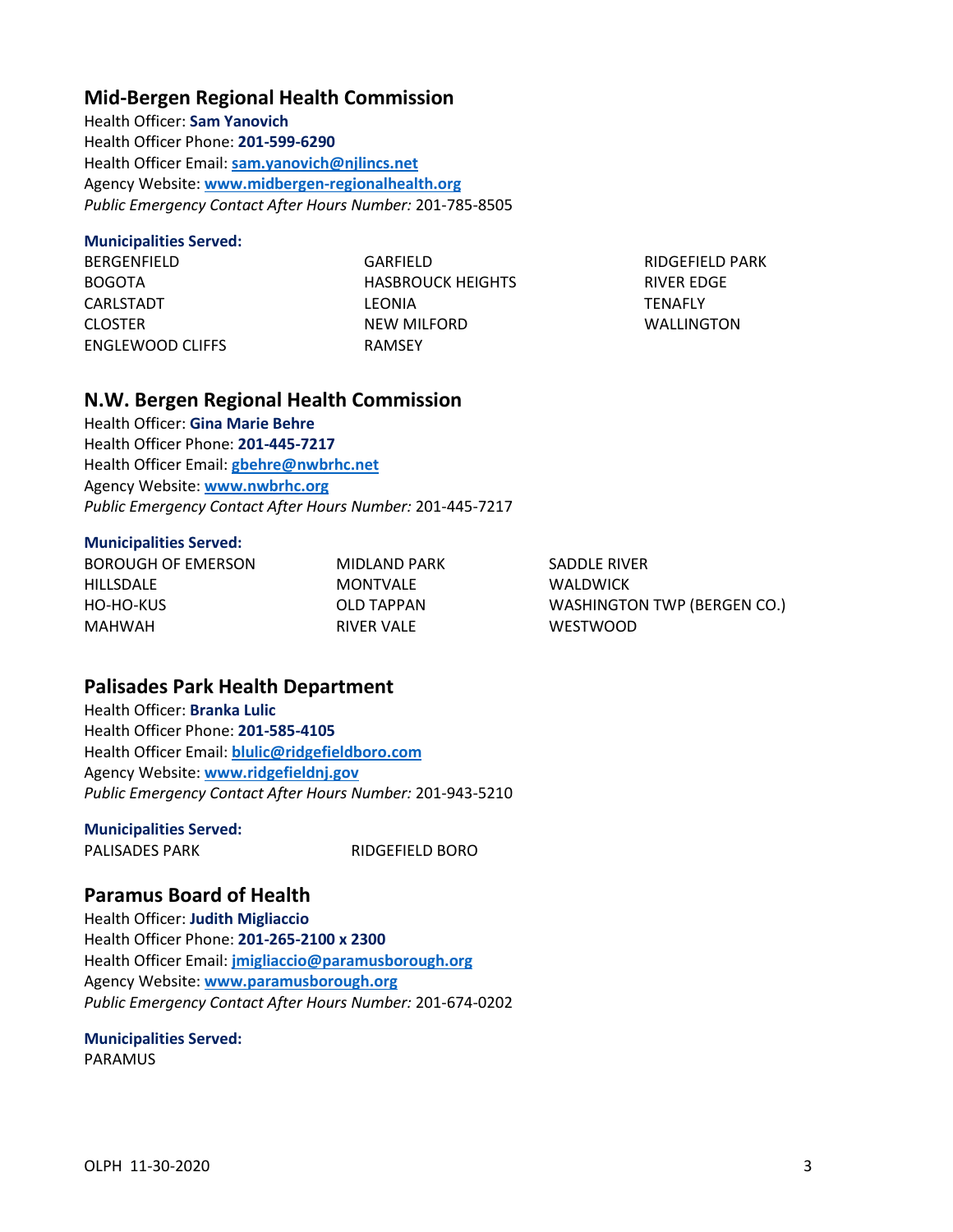## **Teaneck Department of Health & Human Services**

Health Officer: **Ken Katter** Health Officer Phone: **201-837-1600 x 1500** Health Officer Email: **[kkatter@teanecknj.gov](mailto:kkatter@teanecknj.gov)** Agency Website: **[www.teanecknj.gov](http://www.teanecknj.gov/)** *Public Emergency Contact After Hours Number:* 201-837-2600

### **Municipalities Served:**

TEANECK

## **Village of Ridgewood Health Department**

Health Officer: **Dawn Cetrulo** Health Officer Phone: **201-670-5500 x 245** Health Officer Email: **[dcetrulo@ridgewoodnj.net](mailto:dcetrulo@ridgewoodnj.net)** Agency Website: **[http://www.ridgewoodnj.net](http://www.ridgewoodnj.net/)** *Public Emergency Contact After Hours Number:* 201-652-3900

### **Municipalities Served:**

VILLAGE OF RIDGEWOOD

## <span id="page-5-0"></span>**BURLINGTON**

### **Burlington County Health Department**

Health Officer: **Holly Cucuzzella** Health Officer Phone: **609-265-5548** Health Officer Email: **[hfunkhouser@co.burlington.nj.us](mailto:hfunkhouser@co.burlington.nj.us)** Agency Website: **[www.co.burlington.nj.us](http://www.co.burlington.nj.us/)** *Public Emergency Contact After Hours Number:* 609-267-8300

### **Municipalities Served:**

BASS RIVER TWP BEVERLY BORDENTOWN CITY BORDENTOWN TWP BURLINGTON CITY BURLINGTON TWP CHESTERFIELD TWP CINNAMINSON TWP DELANCO TWP DELRAN TWP EASTAMPTON EDGEWATER PK EVESHAM TWP FIELDSBORO

FLORENCE HAINESPORT LUMBERTON MANSFIELD (BURLINGTON CO.) MAPLE SHADE MEDFORD LAKES MEDFORD TWP MOORESTOWN MT HOLLY MT LAUREL NEW HANOVER NORTH HANOVER PALMYRA **PEMBERTON** 

PEMBERTON TWP RIVERSIDE RIVERTON SHAMONG SOUTHAMPTON SPRINGFIELD TWP (BURLINGTON CO.) TABERNACLE WASHINGTON TWP (BURLINGTON CO.) WESTAMPTON WILLINGBORO WOODLAND WRIGHTSTOWN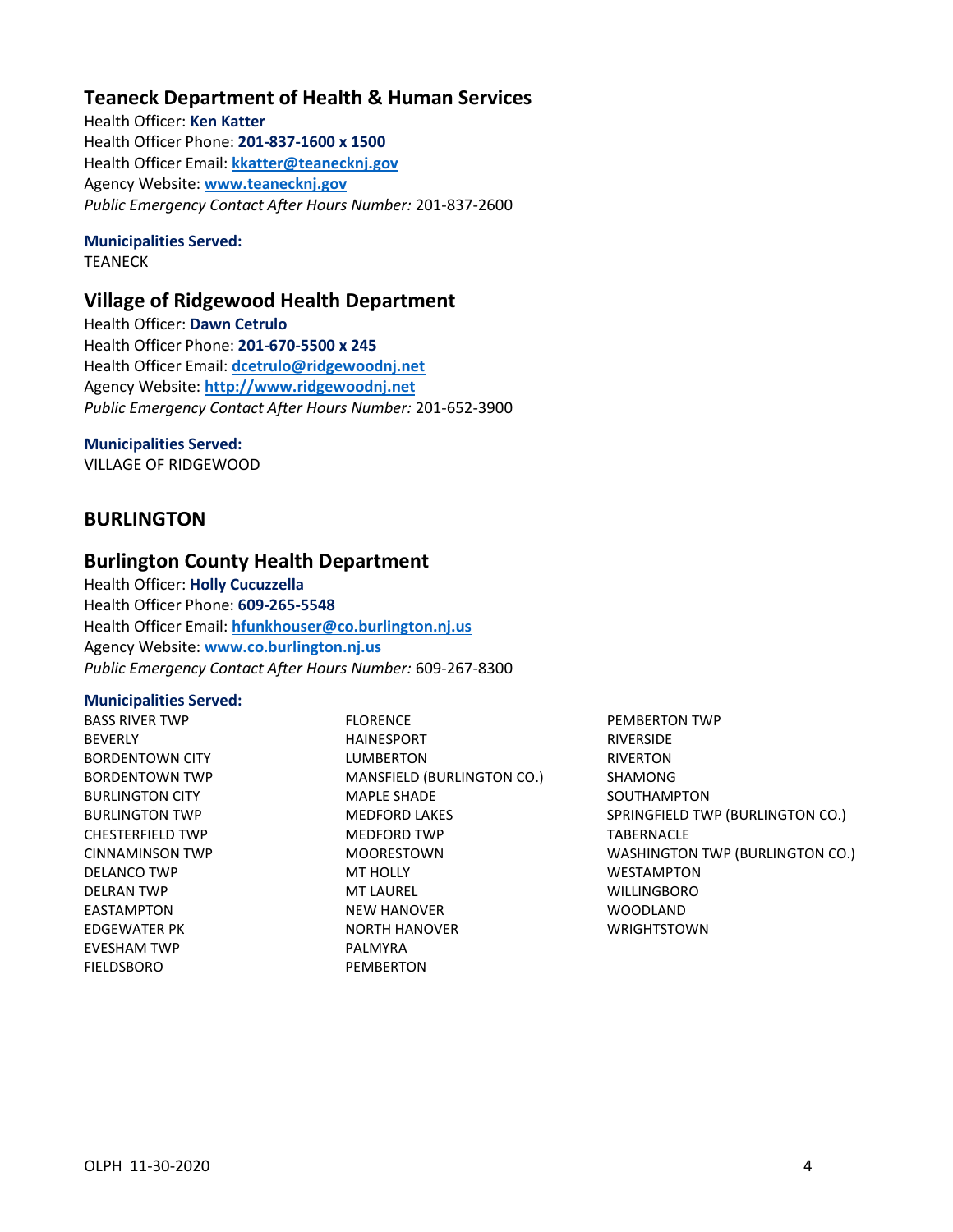# <span id="page-6-0"></span>CAMDEN

## **Camden County Department of Health & Human Services**

Health Officer: **Paschal Nwako** Health Officer Phone: **856-374-6000** Health Officer Email: **[paschal.nwako@camdencounty.com](mailto:paschal.nwako@camdencounty.com)** Agency Website: **[www.camdencounty.com](http://www.camdencounty.com/)** *Public Emergency Contact After Hours Number:* 856-783-1333

### **Municipalities Served:**

AUDUBON AUDUBON PARK BARRINGTON BELLMAWR BERLIN BORO BERLIN TWP BROOKLAWN CAMDEN CHERRY HILL CHESILHURST

CLEMENTON COLLINGSWOOD GIBBSBORO GLOUCESTER CITY GLOUCESTER TWP HADDON HEIGHTS HADDON TWP HADDONFIELD HI-NELLA LAUREL SPRINGS

LAWNSIDE LINDENWOLD MAGNOLIA MERCHANTVILLE MT EPHRAIM OAKLYN PENNSAUKEN PINE HILL PINE VALLEY RUNNEMEDE

SOMERDALE **STRATFORD TAVISTOCK** VOORHEES TWP WATERFORD TWP WINSLOW TWP **WOODLYNNE** 

# <span id="page-6-1"></span>CAPE MAY

## **Cape May County Health Department**

Health Officer: **Kevin Thomas** Health Officer Phone: **609-465-1187** Health Officer Email: **[thomas@co.cape-may.nj.us](mailto:thomas@co.cape-may.nj.us)** Agency Website: **[www.cmchealth.net](http://www.cmchealth.net/)** *Public Emergency Contact After Hours Number:* Office of Emergency Management 609-465-1190

### **Municipalities Served:**

AVALON CAPE MAY CAPE MAY POINT DENNIS TWP LOWER TWP MIDDLE TWP

NORTH WILDWOOD OCEAN CITY SEA ISLE STONE HARBOR UPPER TWP WEST CAPE MAY

WEST WILDWOOD WILDWOOD WILDWOOD CREST WOODBINE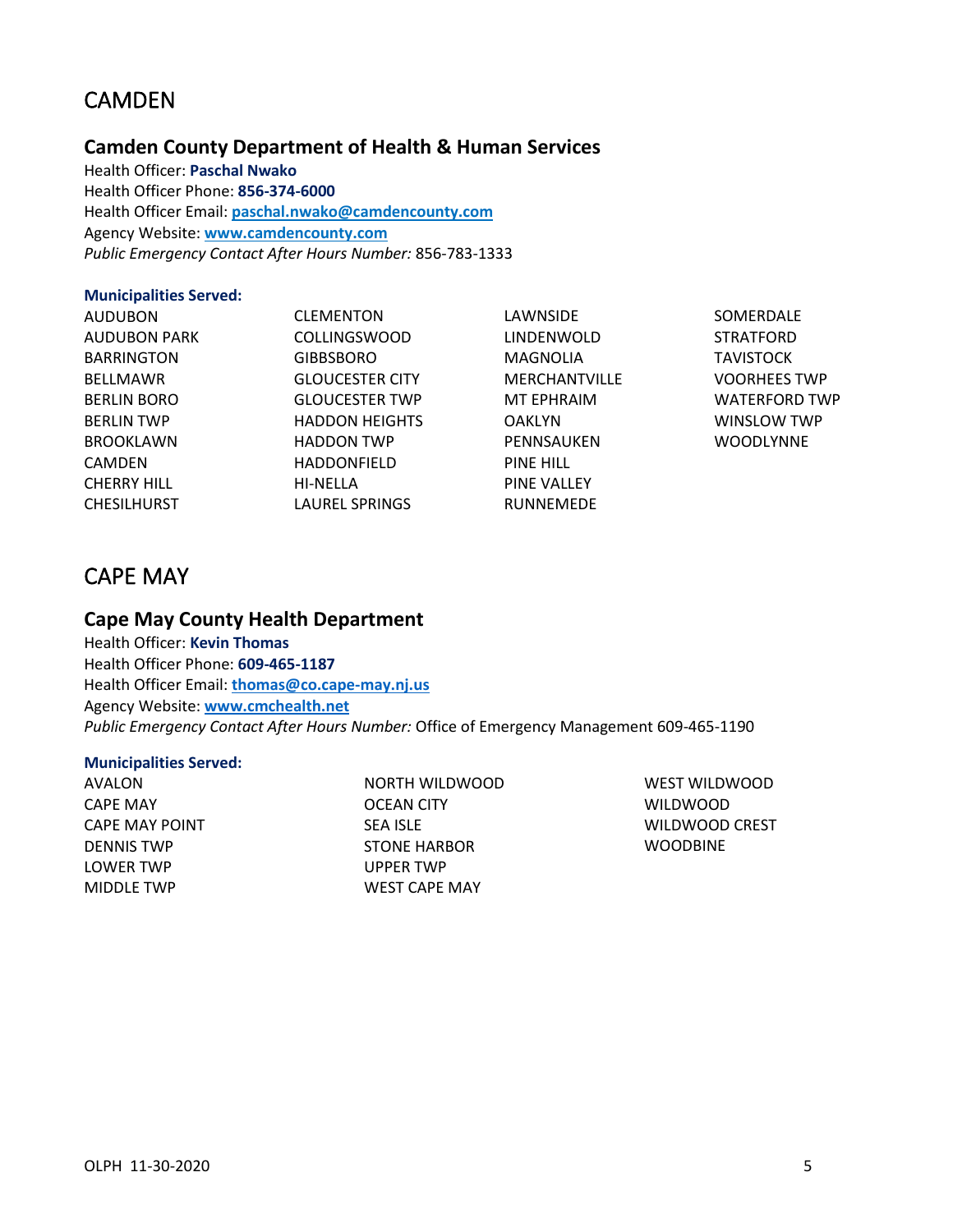# <span id="page-7-0"></span>CUMBERLAND

### **Cumberland County Department of Health**

Health Officer: **Megan Sheppard** Health Officer Phone: **856-327-7602 x7602** Health Officer Email: **[msheppard@ccdoh.org](mailto:msheppard@ccdoh.org)** Agency Website: **[www.ccdoh.org](http://www.ccdoh.org/)** *Public Emergency Contact After Hours Number:* 856-455-8500

### **Municipalities Served:**

BRIDGETON COMMERCIAL TWP DEERFIELD DOWNE TWP FAIRFIELD TWP (CUMBERLAND CO.) GREENWICH TWP (CUMBERLAND CO.) HOPEWELL TWP (CUMBERLAND CO.) LAWRENCE TWP (CUMBERLAND CO.) MAURICE RIVER MILLVILLE

SHILOH STOW CREEK UPPER DEERFIELD

## **City of Vineland**

Health Officer: **Robert Dickinson** Health Officer Phone: **856-794-4000** Health Officer Email: **[rdickinson@vinelandcity.org](mailto:rdickinson@vinelandcity.org)** Agency Website: **[www.vldhealth.org](http://www.vldhealth.org/)** *Public Emergency Contact After Hours Number:* 856-691-4111

**Municipalities Served:** VINELAND

# <span id="page-7-1"></span>**ESSEX**

## **Bloomfield Department of Health & Human Services**

Health Officer: **F Michael Fitzpatrick** Health Officer Phone: **973-680-4024** Health Officer Email: **[mfitzpatrick@bloomfieldtwpnj.com](mailto:mfitzpatrick@bloomfieldtwpnj.com)** Agency Website: **[www.bloomfieldtwpnj.com/health](http://www.bloomfieldtwpnj.com/health)** *Public Emergency Contact After Hours Number:* 973-680-4141

### **Municipalities Served:**

BLOOMFIELD CALDWELL GLEN RIDGE MOUNTAIN LAKES (MORRIS CO.)

## **East Orange Department of Heath**

Health Officer: **Victor Kuteyi** Health Officer Phone: **973-266-5480** Health Officer Email: **[victor.kuteyi@eastorange-nj.gov](mailto:victor.kuteyi@eastorange-nj.gov)** Agency Website: **[www.eastorange-nj.gov/](http://www.eastorange-nj.gov/)** *Public Emergency Contact After Hours Number:* 973-518-3969

### **Municipalities Served:**

EAST ORANGE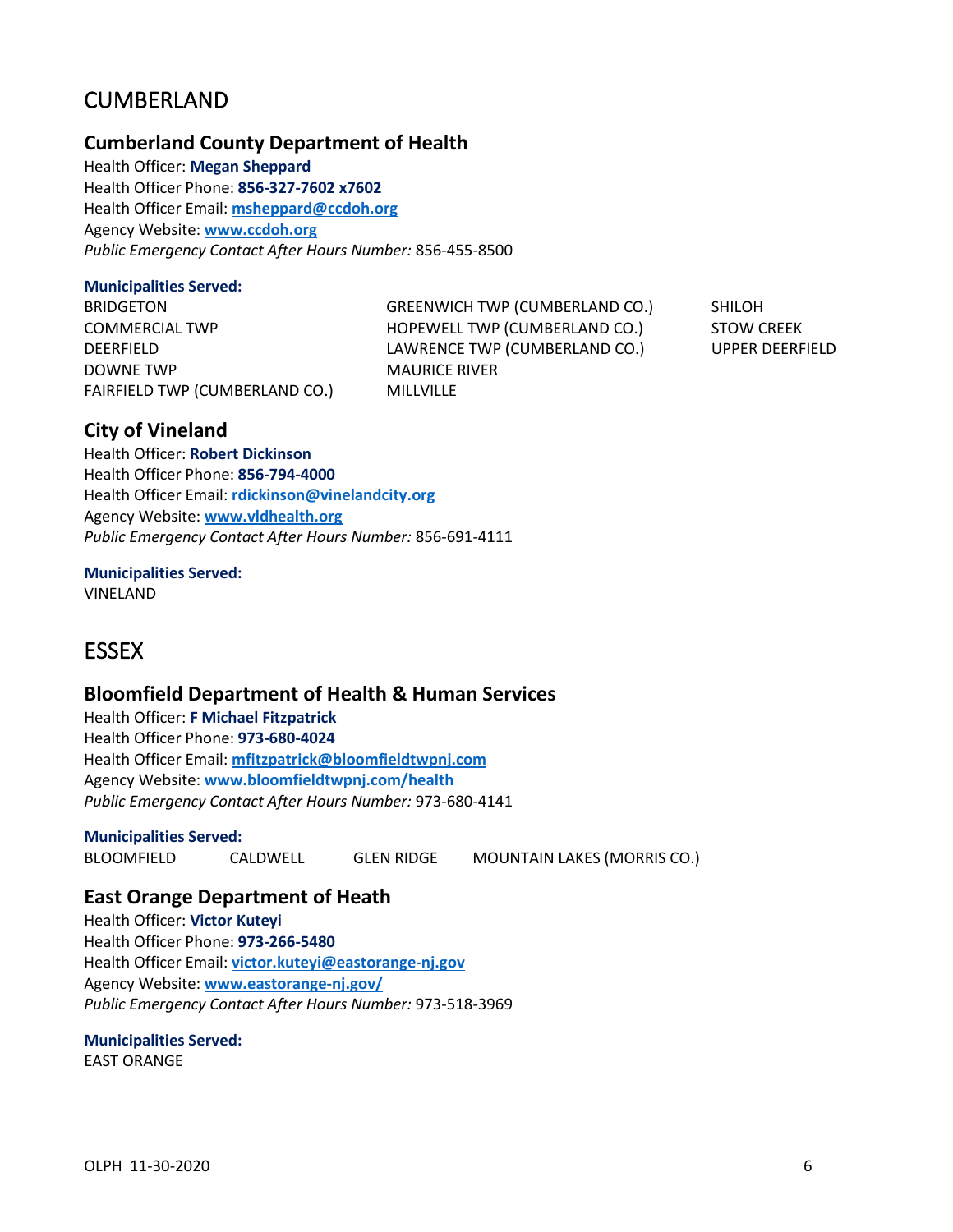## **Essex County Health Department**

Health Officer: **Maya Lordo** Health Officer Phone: **973-571-2800** Health Officer Email: **mlordo@dchs.essexcountynj.org** Agency Website: **[www.essexcountynj.org](http://www.essexcountynj.org/)** *Public Emergency Contact After Hours Number:* 201-988-2528

### **Municipalities Served:**

No municipalities are covered

### **Essex Regional Health Commission**

Health Officer: **Carrie Nawrocki** Health Officer Phone: **973-251-2059** Health Officer Email: **[cnawrocki@hudsonregionalhealth.org](mailto:cnawrocki@hudsonregionalhealth.org)** Agency Website: **[www.essexregional.org](http://www.essexregional.org/)** *Public Emergency Contact After Hours Number:* 973-445-2454

### **Municipalities Served:**

No municipalities are covered

## **Irvington Health Department**

Health Officer: **Rochelle Evans** Health Officer Phone: **973-416-7760** Health Officer Email: **[healthofficer@irvingtonnj.org](mailto:healthofficer@irvingtonnj.org)** Agency Website: **[www.irvington.net](http://www.irvington.net/)** *Public Emergency Contact After Hours Number:* 973-399-6600

#### **Municipalities Served:** IRVINGTON

## **Livingston Health Department / Millburn Health Depatment**

Health Officer: **Louis Anello** Health Officer Phone: **973-535-7961** Agency Website: **[www.livingstonnj.org](http://www.livingstonnj.org/)** Health Officer Email: **[lanello@livingstonnj.org](mailto:lanello@livingstonnj.org)** *Public Emergency Contact After Hours Numbers:* 973-535-7961

#### **Municipalities Served:** LIVINGSTON MILLBURN

## **Maplewood Health Department**

Health Officer: **Candice Davenport** Health Officer Phone: **973-762-8120** Health Officer Email: **[cdavenport@twp.maplewood.nj.us](mailto:cdavenport@twp.maplewood.nj.us)** Agency Website: **[www.twp.maplewood.nj.us](http://www.twp.maplewood.nj.us/)** *Public Emergency Contact After Hours Number:* 973-762-3400

#### **Municipalities Served:** MAPLEWOOD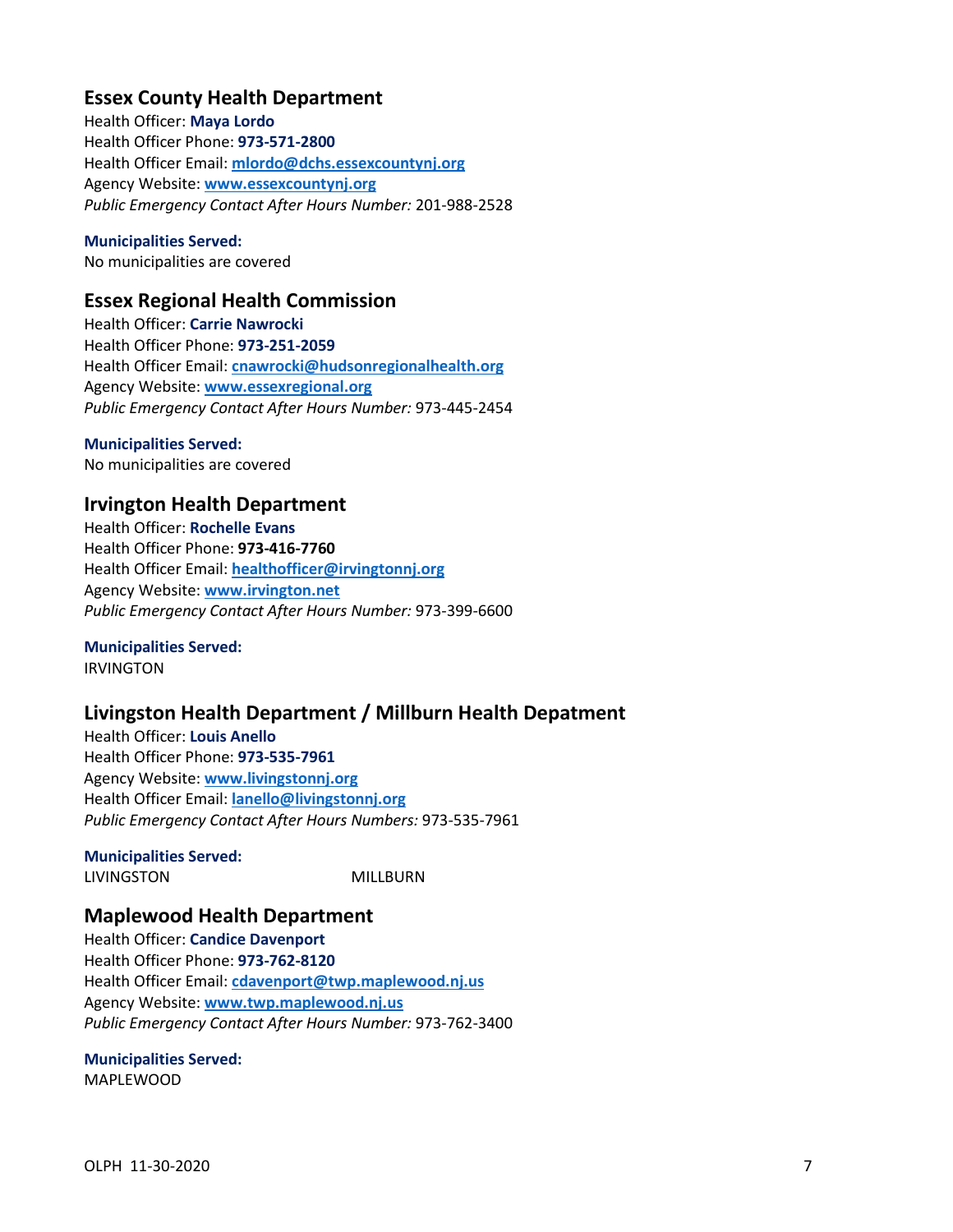## **Montclair Health Department**

Health Officer: **Susan Portuese** Health Officer Phone: **973-509-4970** Health Officer Email: **[sportuese@montclairnjusa.org](mailto:sportuese@montclairnjusa.org)** Agency Website: **[www.montclairnjusa.org](http://www.montclairnjusa.org/)** *Public Emergency Contact After Hours Number:* 973-744-1234

### **Municipalities Served:**

| <b>CEDAR GROVE</b> | <b>MONTCLAIR</b> | <b>NUTLEY</b> | VERONA |
|--------------------|------------------|---------------|--------|
|                    |                  |               |        |

**Newark Department of Health & Community Wellness**

Health Officer: **Vacant / Temporary: Louis Anello** Health Officer Phone: **973-733-7600 x233** Health Officer Email: **[lanello@livingstonnj.org](mailto:lanello@livingstonnj.org)** Agency Website: **<https://www.newarknj.gov/>** *Public Emergency Contact After Hours Number:* 973-733-7600

# **Municipalities Served:**

NEWARK

## **City of Orange Township**

Health Officer: **Vincent DeFilippo** Health Officer Phone: **973-266-4073** Health Officer Email: **[vdefilippo@ci.orange.nj.us](mailto:vdefilippo@ci.orange.nj.us)** Agency Website: **[www.ci.orange.nj.us](http://www.ci.orange.nj.us/)** *Public Emergency Contact After Hours Number:* 973-266-4111

### **Municipalities Served:**

BELLEVILLE ORANGE

## **Township of South Orange**

Health Officer: **John Festa** Health Officer Phone: **973-378-7715 x 7710** Health Officer Email: **[jfesta@southorange.org](mailto:jfesta@southorange.org)** Agency Website: **[www.southorange.org](http://www.southorange.org/)** *Public Emergency Contact After Hours Number:* 973-763-3000

**Municipalities Served:** SOUTH ORANGE

## **West Caldwell Health Department**

Health Officer: **William Wallace** Health Officer Phone: **973-226-2303** Health Officer Email: **[bwallace@westcaldwell.com](mailto:bwallace@westcaldwell.com)** Agency Website: **[www.westcaldwell.com/](http://www.westcaldwell.com/)** *Public Emergency Contact After Hours Number:* 973-226-2300

### **Municipalities Served:**

FAIRFIELD (ESSEX CO.) NORTH CALDWELL WEST CALDWELL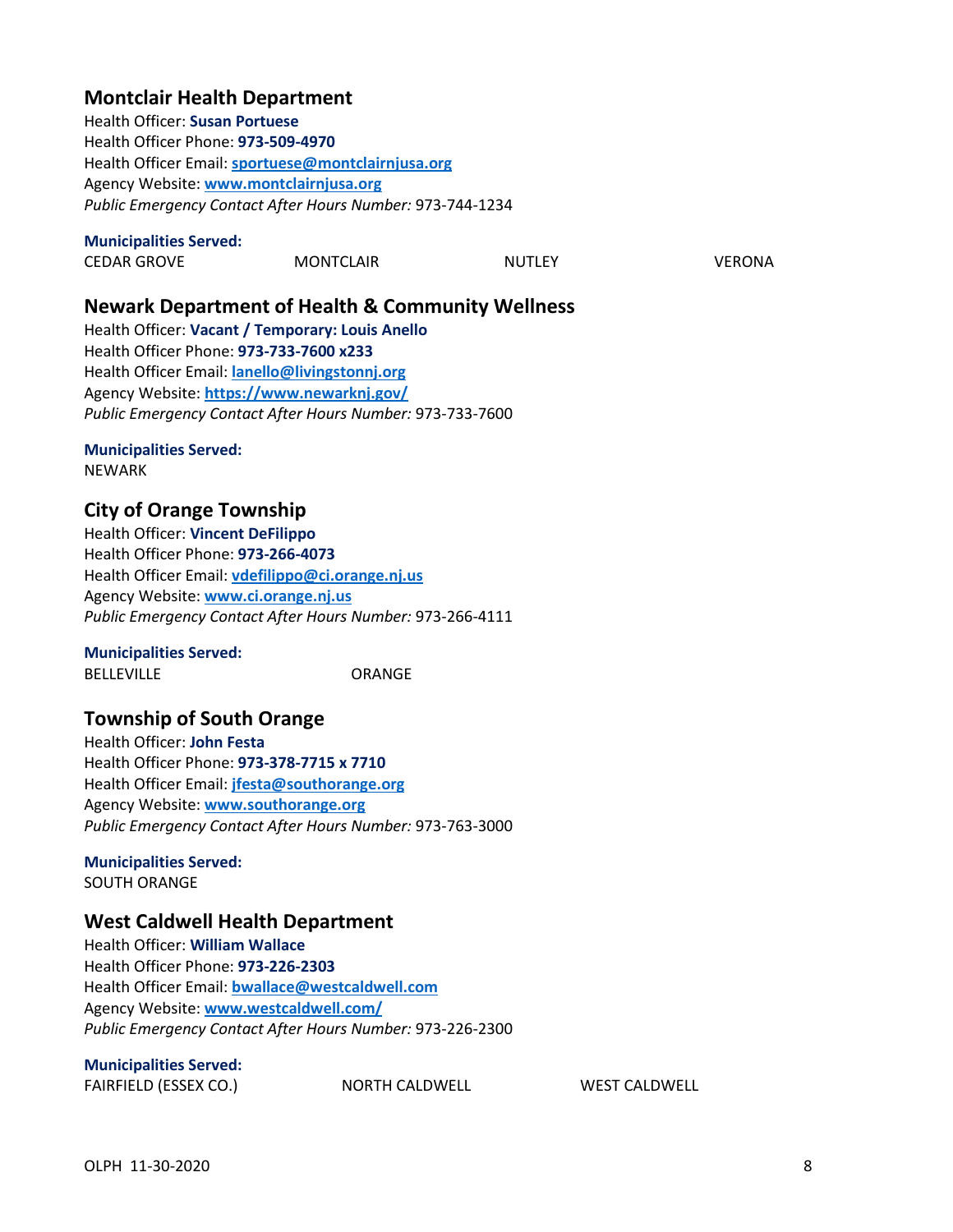## **West Orange Health Department**

Health Officer: **Theresa De Nova** Health Officer Phone: **973-325-4120** Health Officer Email: **[tdenova@westorange.org](mailto:tdenova@westorange.org)** Agency Website: **[www.westorange.org](http://www.westorange.org/)** *Public Emergency Contact After Hours Number:* 973-325-4000

### **Municipalities Served:**

**\_\_\_\_\_\_\_\_**

ESSEX FELLS WEST ORANGE

**Note: Roseland Boro (See Morris County – East Hanover Health Department)**

# <span id="page-10-0"></span>**GLOUCESTER**

## **Gloucester County Department of Health & Senior Services**

Health Officer: **Annmarie Ruiz** Health Officer Phone: **856-218-4101** Health Officer Email: **[aruiz@co.gloucester.nj.us](mailto:aruiz@co.gloucester.nj.us)** Agency Website: **[www.gloucestercountynj.gov](http://www.gloucestercountynj.gov/)** *Public Emergency Contact After Hours Number:* 856-589-0911

### **Municipalities Served:**

CLAYTON DEPTFORD EAST GREENWICH ELK TWP FRANKLIN TWP (GLOUCESTER CO.) GLASSBORO GREENWICH TWP (GLOUCESTER CO.) HARRISON TWP (GLOUCESTER CO.) LOGAN MANTUA MONROE TWP (GLOUCESTER CO.) NATIONAL PARK

NEWFIELD PAULSBORO PITMAN SOUTH HARRISON SWEDESBORO WASHINGTON TWP (GLOUCESTER CO.) WENONAH WEST DEPTFORD **WESTVILLE WOODBURY** WOODBURY HEIGHTS **WOOLWICH** 

# <span id="page-10-1"></span>HUDSON

### **Bayonne Health Department**

Health Officer: **Vincent Rivelli** Health Officer Phone: **201-858-6100** Health Officer Email: **bayonnehealthdept@aol.com** Agency Website: **[www.bayonnenj.org/](http://www.bayonnenj.org/)** *Public Emergency Contact After Hours Number:* 201-858-6900

### **Municipalities Served:**

BAYONNE CITY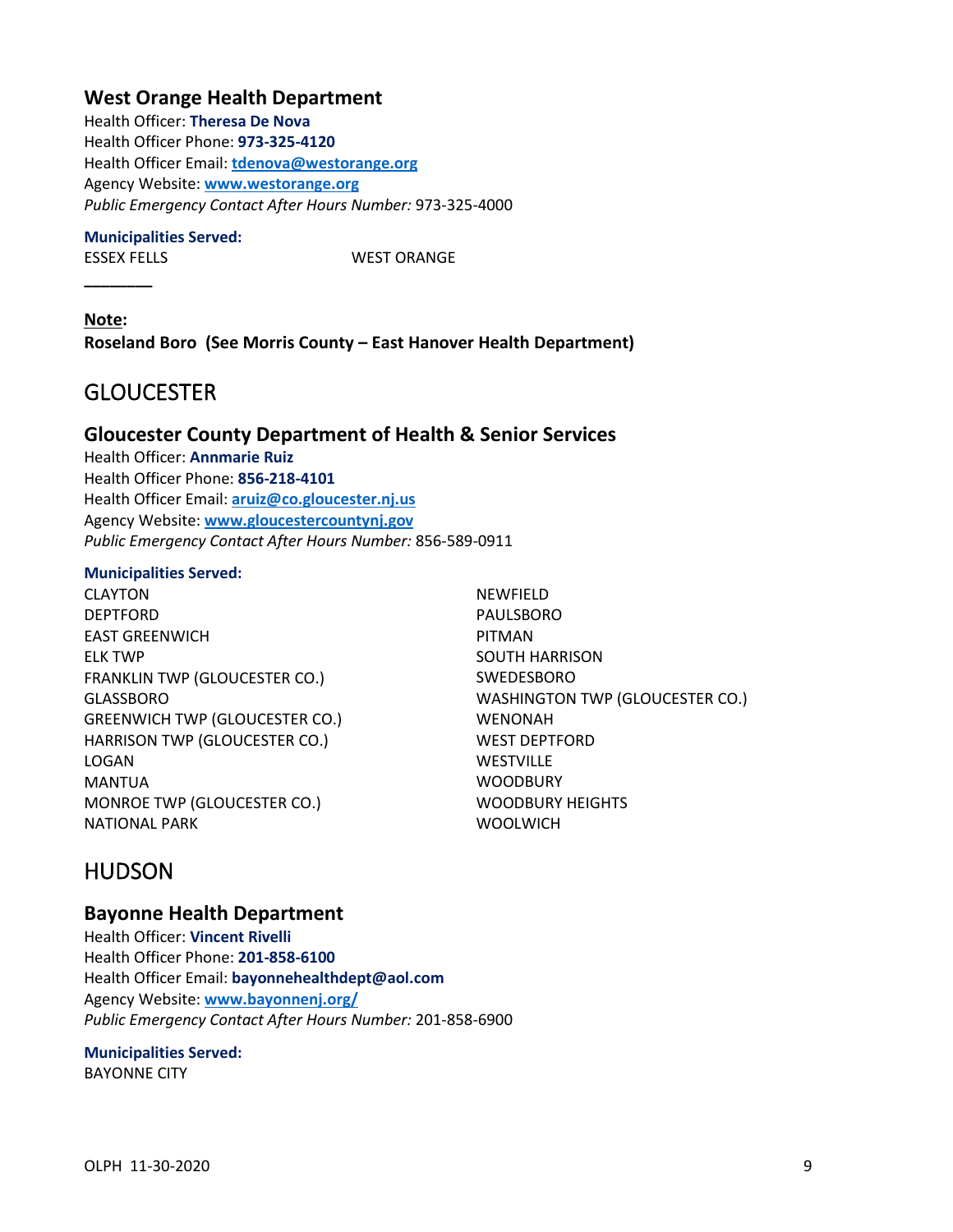## **Guttenberg Health Department**

Health Officer: **Janet Castro** Health Officer Phone: **201-392-2084** Health Officer Email: **jcastro@northbergen.org** Agency Website: **www.guttenbergnj.org** *Public Emergency Contact After Hours Number:* 201-868-3300

## **Municipalities Served:**

**GUTTENBERG** 

## **Harrison Health Department**

Health Officer: **Janet Castro** Health Officer Phone: **973-268-2441** Health Officer Email: **jcastro@northbergen.org** Agency Website: **www.northbergen.org/Departments/health** *Public Emergency Contact After Hours Number:* 201-392-2100

# **Municipalities Served:**

HARRISON (Hudson Co.)

## **Hoboken Health Department**

Health Officer: **Nancy Tarantino** Health Officer Phone: **201-420-2012** Health Officer Email: **[ntarantino@hobokennj.gov](mailto:ntarantino@hobokennj.gov)** Agency Website: **[www.hobokennj.org](http://www.hobokennj.org/)** *Public Emergency Contact After Hours Number:* 201-420-2100

## **Municipalities Served:**

HOBOKEN

## **Hudson Regional Health Commission**

Health Officer: **Carrie Nawrocki** Health Officer Phone: **201-223-1133** Health Officer Email: **[cnawrocki@hudsonregionalhealth.org](mailto:cnawrocki@hudsonregionalhealth.org)** Agency Website: **[www.hudsonregional.org/](http://www.hudsonregional.org/)** *Public Emergency Contact After Hours Numbers:* 201-223-1133

**Municipalities Served:** No municipalities are covered

## **Jersey City Department of Health & Human Services**

Health Officer: **Shatrughan Bastola** Health Officer Phone: **201-547-6800** Health Officer Email: **[sbastola@jcnj.org](mailto:sbastola@jcnj.org)** Agency Website: **[www.jerseycitynj.gov/](http://www.jerseycitynj.gov/)** *Public Emergency Contact After Hours Number:* 856-469-1263

### **Municipalities Served:**

JERSEY CITY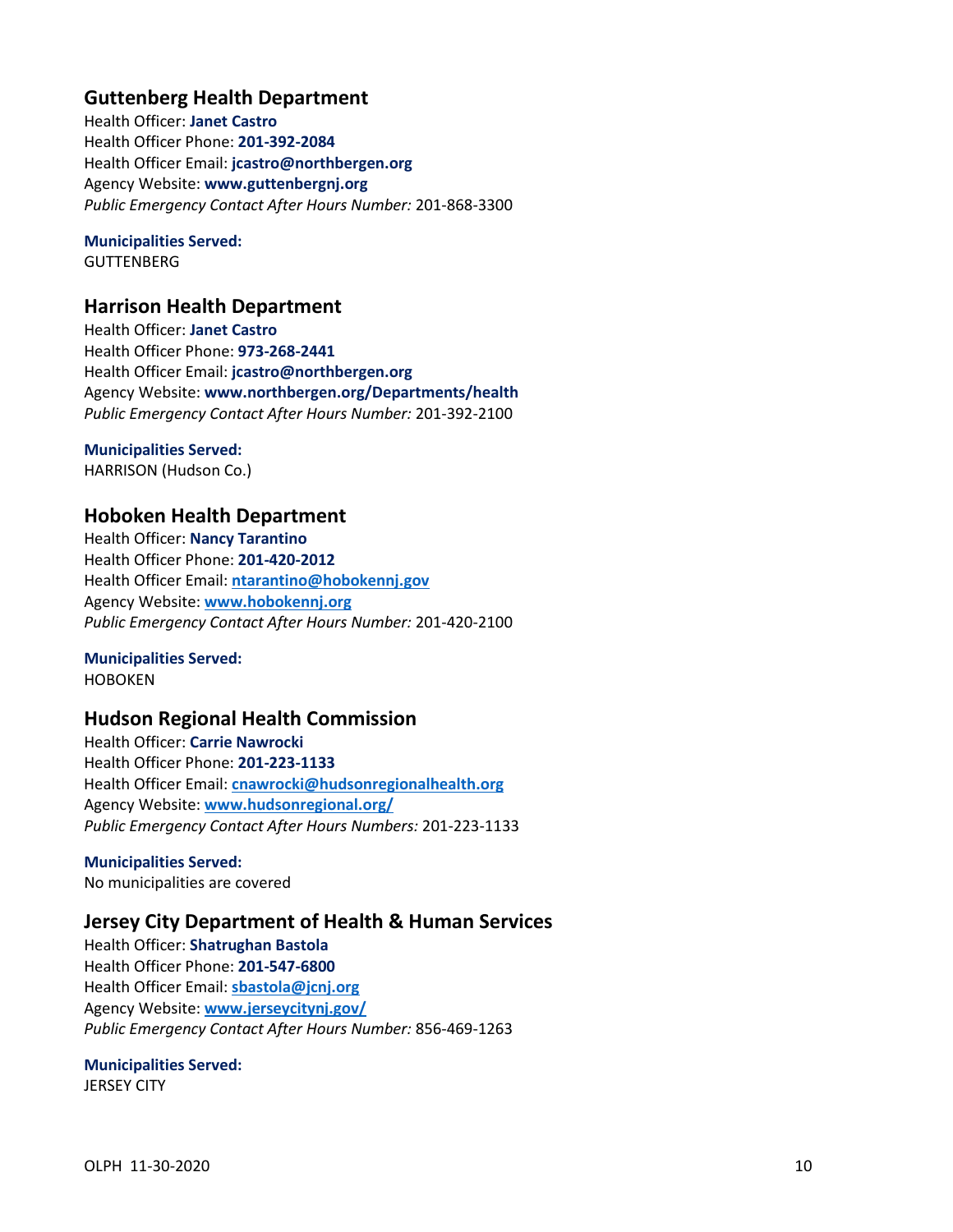## **Kearny Department of Health**

Health Officer: **Kenneth Pincus** Health Officer Phone: **201-997-0600 x 3505** Health Officer Email: **[kpincus@kearnynj.org](mailto:kpincus@kearnynj.org)** Agency Website: **[www.kearnynj.org](http://www.kearnynj.org/)** *Public Emergency Contact After Hours Number:* 201-997-0600

### **Municipalities Served:**

EAST NEWARK KEARNY

### **Secaucus Health Department**

Health Officer: **Janet Castro** Health Officer Phone: **201-392-2084** Health Officer Email: **[jcastro@northbergen.org](mailto:jcastro@northbergen.org)** Agency Website: **[www.secaucusnj.gov](http://www.secaucusnj.gov/)** *Public Emergency Contact After Hours Number:* 201-330-2060

# **Municipalities Served:**

**SECAUCUS** 

## **Township of North Bergen**

Health Officer: **Janet Castro** Health Officer Phone: **201-392-2084** Health Officer Email: **[jcastro@northbergen.org](mailto:jcastro@northbergen.org)** Agency Website: **[www.northbergen.org/](http://www.northbergen.org/)** *Public Emergency Contact After Hours Number:* 201-392-2100

**Municipalities Served:** NORTH BERGEN

## <span id="page-12-0"></span>**Union City Health Department**

Health Officer: **Janet Castro** Health Officer Phone: **201-348-5608** Health Officer Email: **[jcastro@northbergen.org](mailto:jcastro@northbergen.org)** Agency Website: **<http://www.ucnj.com/services/health/>** *Public Emergency Contact After Hours Number:* 201-220-8048

**Municipalities Served:** UNION CITY

## **Weehawken Health Department**

Health Officer: **Vincent Rivelli** Health Officer Phone: **201-319-6054** Health Officer Email: **bayonnehealthdept@aol.com** Agency Website: **[www.kearnynj.org](http://www.kearnynj.org/)** *Public Emergency Contact After Hours Number:* 201-863-7800

### **Municipalities Served:** WEEHAWKEN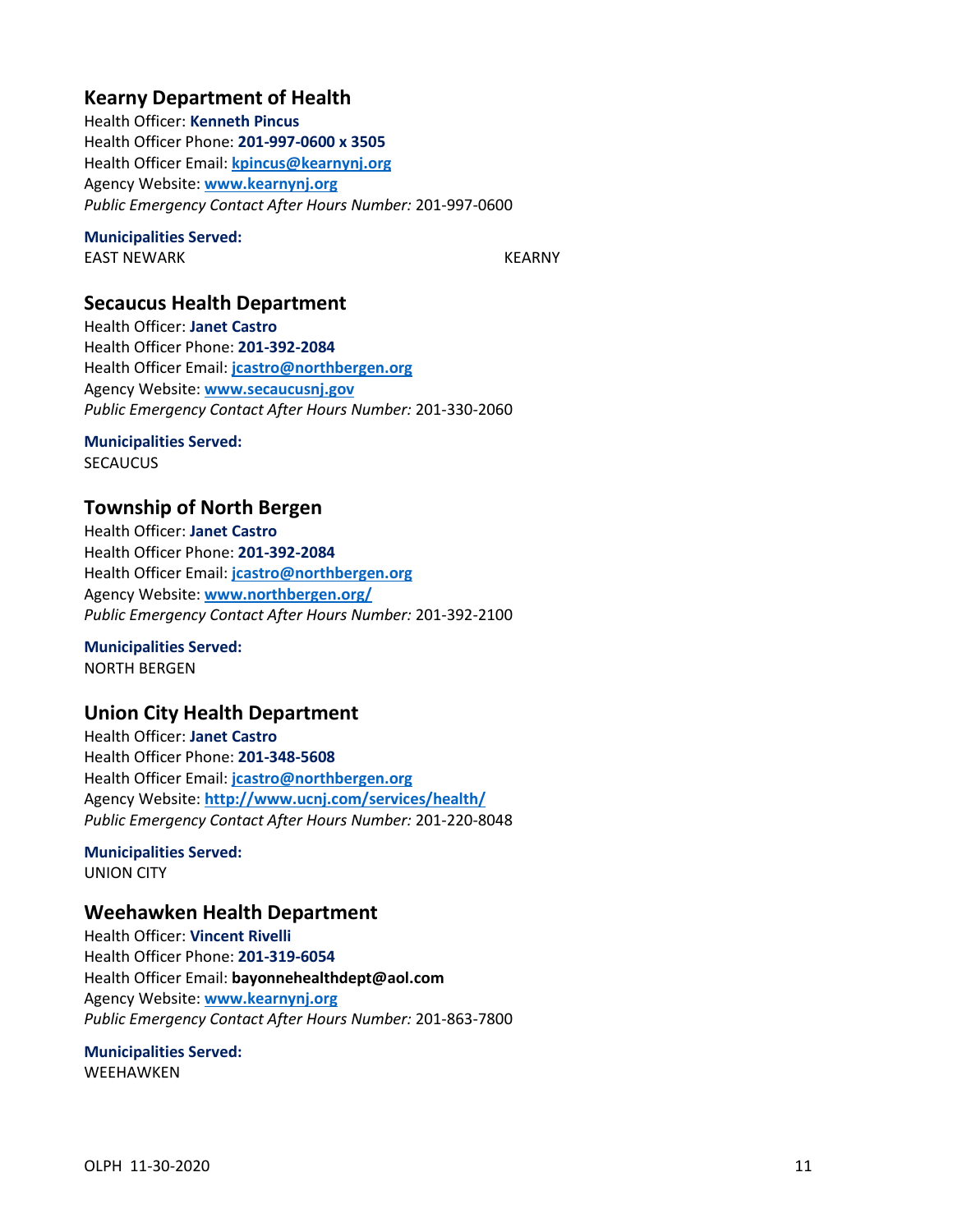## **West New York Health Department**

Health Officer: **Vincent Rivelli** Health Officer Phone: **201-295-5070** Health Officer Email: **vinnierivelli@aol.com** Agency Website: **[www.westnewyorknj.org](http://www.westnewyorknj.org/)** *Public Emergency Contact After Hours Number:* 201-295-5000

### **Municipalities Served:**

WEST NEW YORK

## HUNTERDON

### **Hunterdon County Department of Health**

Health Officer: **Karen DeMarco** Health Officer Phone: **908-788-1351** Health Officer Email: **[kdemarco@co.hunterdon.nj.us](mailto:kdemarco@co.hunterdon.nj.us)** Agency Website: **[www.co.hunterdon.nj.us](http://www.co.hunterdon.nj.us/)** *Public Emergency Contact After Hours Number:* 908-788-1351

### **Municipalities Served:**

ALEXANDRIA TWP BETHLEHAM TWP BLOOMSBURY CALIFON CLINTON TOWN CLINTON TWP DELAWARE TWP EAST AMWELL TWP **FLEMINGTON** 

FRANKLIN TWP (HUNTERDON CO.) FRENCHTOWN GLEN GARDNER HAMPTON BORO (HUNTERDON CO.) READINGTON TWP HIGH BRIDGE HOLLAND KINGWOOD **LAMBERTVILLE LEBANON** 

LEBANON TWP MILFORD RARITAN TWP **STOCKTON TEWKSBURY** UNION TWP WEST AMWELL TWP

# <span id="page-13-0"></span>**MERCER**

### **East Windsor Health Department**

Health Officer: **Vacant / Temporary: Kristin Reed** Health Officer Phone: **609-443-4000 ext. 216** Health Officer Email: **[publichealth@mercercounty.org](mailto:publichealth@mercercounty.org)** Agency Website: **[https://www.east-windsor.nj.us](https://www.east-windsor.nj.us/health-department)** *Public Emergency Contact After Hours Number:* 609-448-5678

#### **Municipalities Served:** EAST WINDSOR TWP

### **Ewing Township Health Department**

Health Officer: **Kristin Reed** Health Officer Phone: **609-883-2900 x7691** Health Officer Email: **[kreed@ewingnj.org](mailto:kreed@ewingnj.org)** Agency Website: **[www.ewingnj.org](http://www.ewingnj.org/)** *Public Emergency Contact After Hours Number:* 609-209-5136

### **Municipalities Served:**

EWING TWP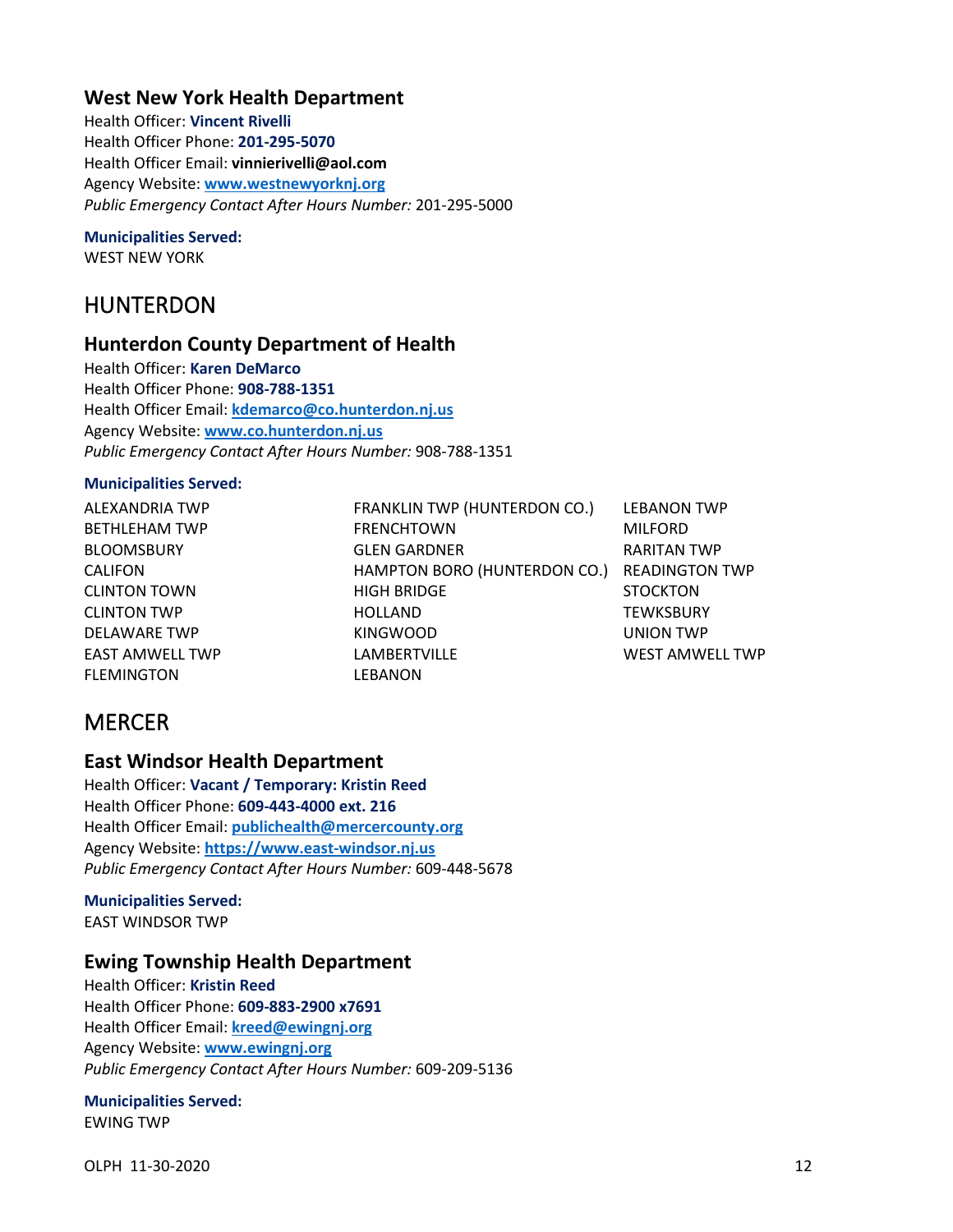## **Hamilton Township Division of Health**

Health Officer: **Christopher Hellwig** Health Officer Phone: **609-890-3828** Health Officer Email: **[chellwig@hamiltonnj.com](mailto:chellwig@hamiltonnj.com)** Agency Website: **[www.hamiltonnj.com](http://www.hamiltonnj.com/)** *Public Emergency Contact After Hours Number:* 609-581-4000

**Municipalities Served:** HAMILTON TWP (MERCER CO.)

### **Hopewell Township Health Department**

Health Officer: **Dawn Marling** Health Officer Phone: **609-737-0120** Health Officer Email: **[dmarling@hopewelltwp.org](mailto:dmarling@hopewelltwp.org)**  Agency Website: **[www.hopewelltwp.org](http://www.hopewelltwp.org/)** *Public Emergency Contact After Hours Number:* 609-737-3100

### **Municipalities Served:**

HOPEWELL TWP

### **Lawrence Township Health Department**

Health Officer: **Carol Chamberlain** Health Officer Phone: **609-844-7090** Health Officer Email: **[cchamberlain@lawrencetwp.com](mailto:cchamberlain@lawrencetwp.com)** Agency Website: **[www.lawrencetwp.com](http://www.lawrencetwp.com/)** *Public Emergency Contact After Hours Number:* 609-896-1111

**Municipalities Served:** LAWRENCE TWP (MERCER CO.)

## **Mercer County Division of Public Health**

Health Officer: **Kristen Reed** Health Officer Phone: **609-278-7165** Health Officer Email: **[publichealth@mercercounty.org](mailto:publichealth@mercercounty.org)** Agency Website: **[www.mercercounty.org](http://www.mercercounty.org/)** *Public Emergency Contact After Hours Number:* 609-890-3820

**Municipalities Served:** No municipalities are covered

## **Princeton Health Department**

Health Officer: **Jeffrey Grosser** Health Officer Phone: **609-497-7608** Health Officer Email: **[jgrosser@princetonnj.gov](mailto:jgrosser@princetonnj.gov)** Agency Website: **[www.princetonnj.gov](http://www.princetonnj.gov/)** *Public Emergency Contact After Hours Number:* 609-921-2100

### **Municipalities Served:**

PRINCETON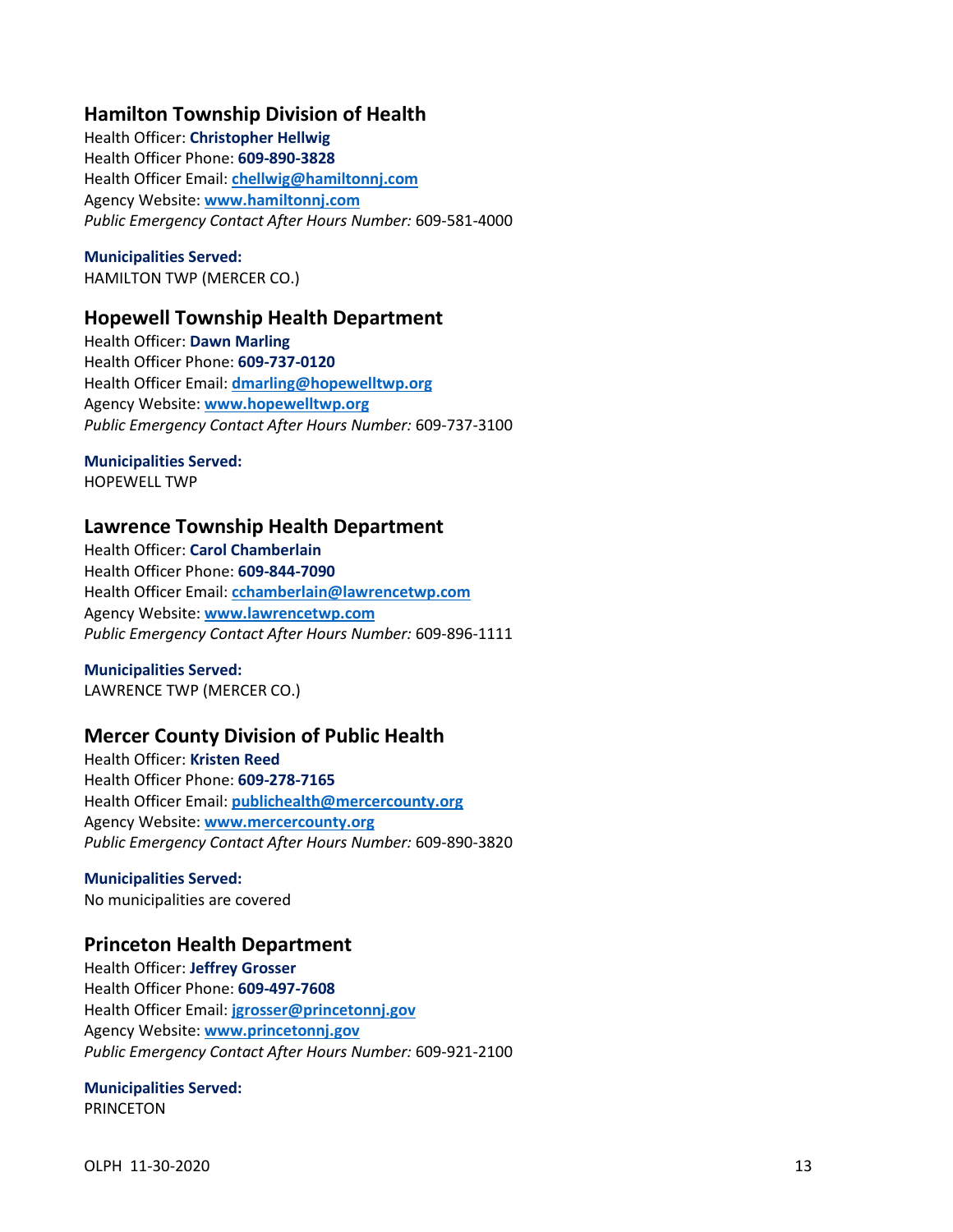## **City of Trenton, Department of Health & Human Services**

Health Officer: **Yvette Graffie-Cooper** Health Officer Phone: **609-989-3242 x 171** Health Officer Email: **[ygraffie-cooper@trentonnj.org](mailto:ygraffie-cooper@trentonnj.org)** Agency Website: **[www.trentonnj.org/](http://www.trentonnj.org/)** *Public Emergency Contact After Hours Number:* 609-789-7737

### **Municipalities Served:**

**TRENTON** 

## **West Windsor Health Department**

Health Officer: **Jill Swanson** Health Officer Phone: **609-936-8400** Health Officer Email: **[jswanson@westwindsortwp.com](mailto:jswanson@westwindsortwp.com)** Agency Website: **[www.westwindsornj.org](http://www.westwindsornj.org/)** *Public Emergency Contact After Hours Number:* 609-799-1222

### **Municipalities Served:**

HIGHTSTOWN BORO ROBBINSVILLE TWP WEST WINDSOR TWP

### **Note:**

<span id="page-15-0"></span>**\_\_\_\_\_\_\_\_**

**Hopewell Boro (See Somerset County – Montgomery Township Health Department) Pennington Boro (See Somerset County – Montgomery Township Health Department)**

## MIDDLESEX

## **Edison Department of Health & Human Services**

Health Officer: **Lester Jones, Jr.** Health Officer Phone: **732-248-7476** Health Officer Email: **[les.jones@co.middlesex.nj.us](mailto:les.jones@co.middlesex.nj.us)** Agency Website: **[www.edisonnj.org/index.php](http://www.edisonnj.org/index.php)** *Public Emergency Contact After Hours Number:* 732-248-0900

# **Municipalities Served:**

EDISON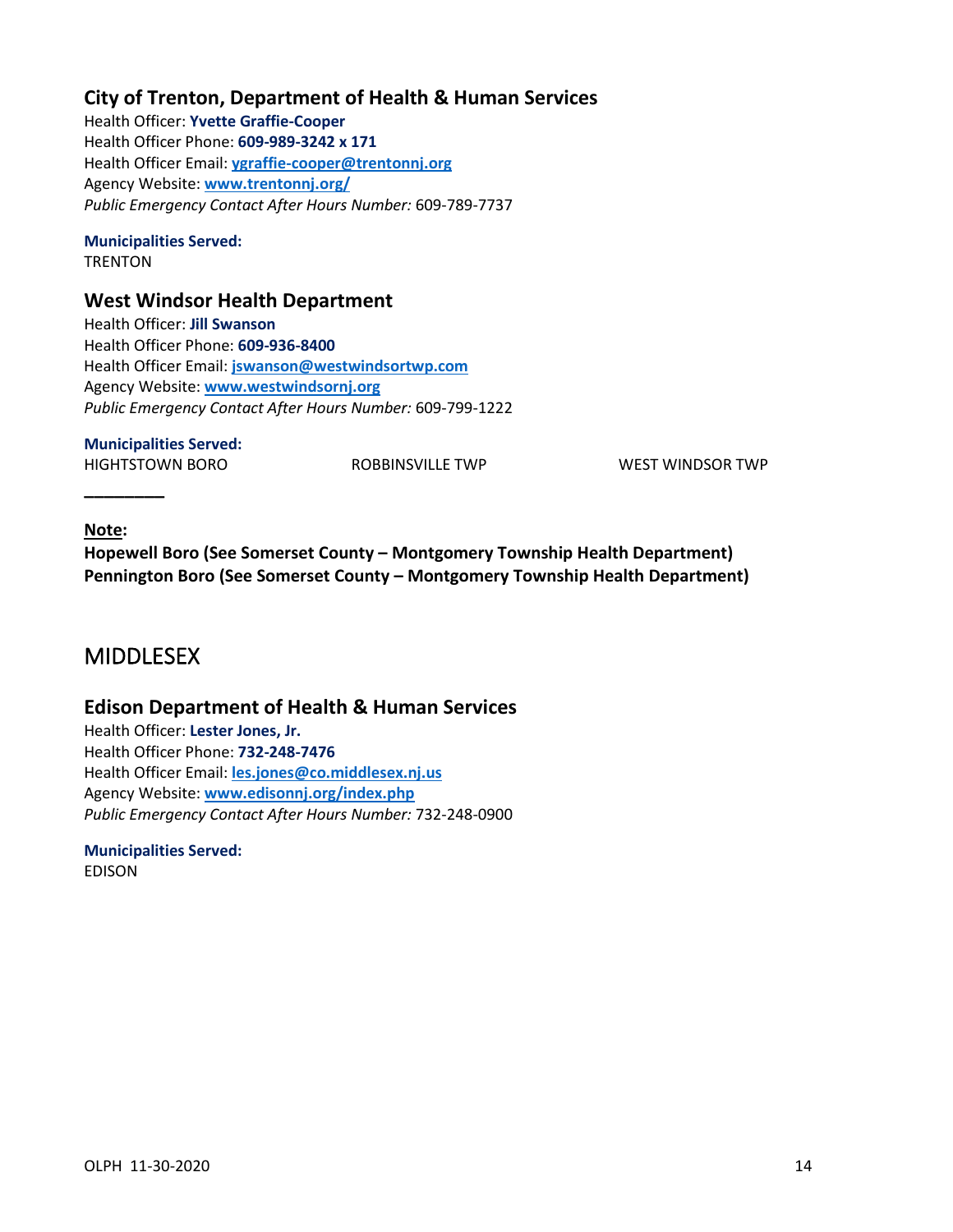## **Middlesex County Office of Health Services**

Health Officer: **Lester Jones, Jr.** Health Officer Phone: **732-745-3100** Health Officer Email: **[les.jones@co.middlesex.nj.us](mailto:les.jones@co.middlesex.nj.us)** Agency Website: **[www.co.middlesex.nj.us/Pages/Main.aspx](http://www.co.middlesex.nj.us/Pages/Main.aspx)** *Public Emergency Contact After Hours Number:* 732-745-3271

### **Municipalities Served:**

CARTERET **CRANBURY** DUNELLEN EAST BRUNSWICK HELMETTA HIGHLAND PARK JAMESBURG METUCHEN

MIDDLESEX BORO MILLTOWN MONROE TWP (MIDDLESEX CO.) NEW BRUNSWICK NORTH BRUNSWICK OLD BRIDGE PERTH AMBOY PISCATAWAY

PLAINSBORO SAYREVILLE SOUTH AMBOY SOUTH PLAINFIELD SOUTH RIVER SPOTSWOOD

## **South Brunswick Health Department**

Health Officer: **Lester Jones, Jr.** Health Officer Phone: **732-329-4000 x 7237** Health Officer Email: **[les.jones@co.middlesex.nj.us](mailto:les.jones@co.middlesex.nj.us)** Agency Website: **[www.sbtnj.net](http://www.sbtnj.net/)** *Public Emergency Contact After Hours Number:* 732-329-4000

### **Municipalities Served:**

SOUTH BRUNSWICK

## **Woodbridge Township Health & Human Services**

Health Officer: **Dennis Green** Health Officer Phone: **732-855-0600** Health Officer Email: **[dennis.green@twp.woodbridge.nj.us](mailto:dennis.green@twp.woodbridge.nj.us)** Agency Website: **[www.twp.woodbridge.nj.us](http://www.twp.woodbridge.nj.us/)** *Public Emergency Contact After Hours Number:* 732-634-4500

## **Municipalities Served:**

<span id="page-16-0"></span>**WOODBRIDGE** 

# MONMOUTH

### **Colts Neck Township Health Department**

Health Officer: **Thomas Frank** Health Officer Phone: **732-462-5470 x 109** Health Officer Email: **[tfrank@coltsneck.org](mailto:tfrank@coltsneck.org)** Agency Website: **[www.colts-neck.nj.us](http://www.colts-neck.nj.us/)** *Public Emergency Contact After Hours Number:* 732-462-4343

### **Municipalities Served:**

COLTS NECK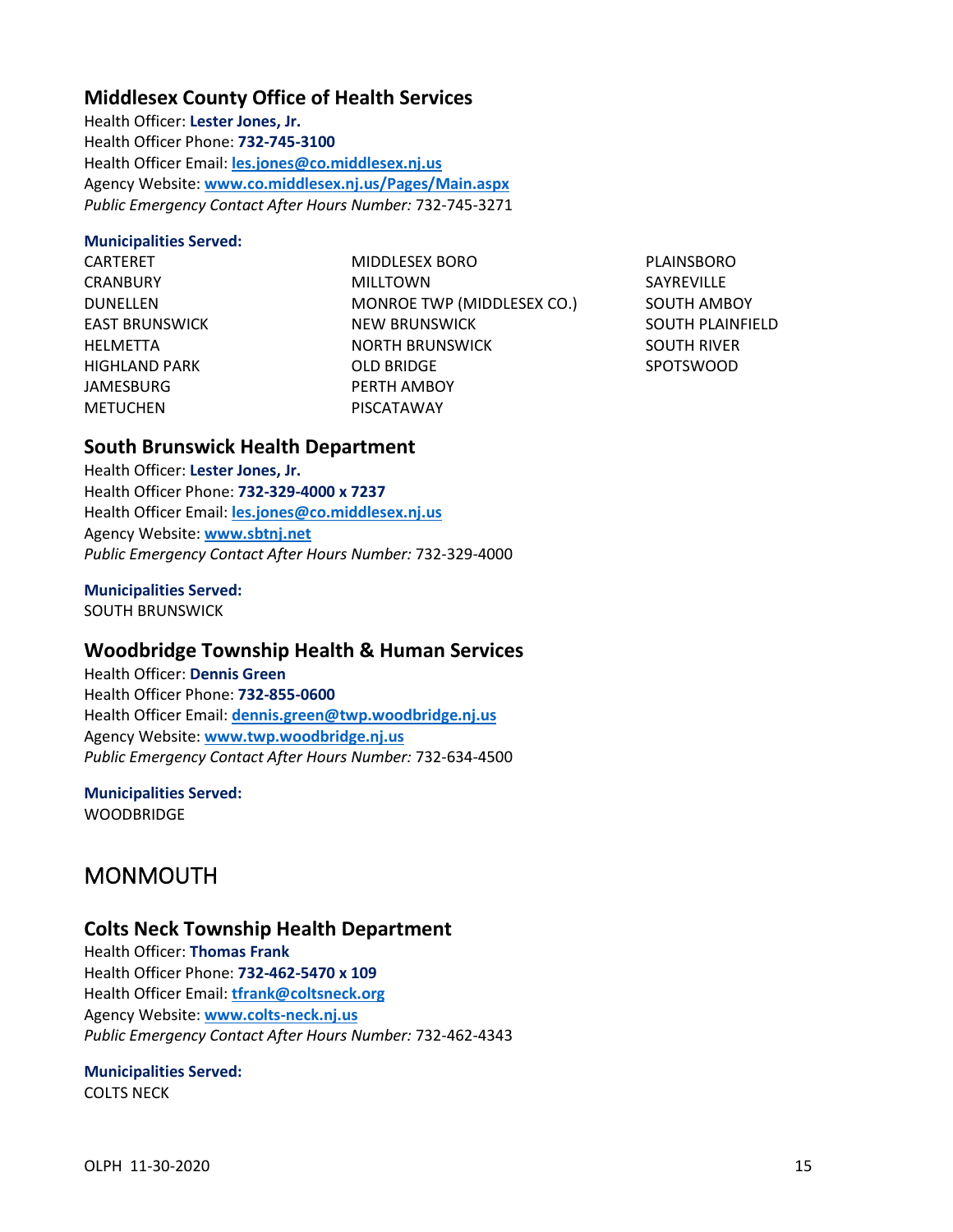## **Freehold Health Department**

Health Officer: **Margaret Jahn** Health Officer Phone: **732-294-2060** Health Officer Email: **[mjahn@twp.freehold.nj.us](mailto:mjahn@twp.freehold.nj.us)** Agency Website: **<http://twp.freehold.nj.us/>** *Public Emergency Contact After Hours Numbers:* 732-577-8700

### **Municipalities Served:**

FREEHOLD BORO FREEHOLD TWP WALL TWP

## **Long Branch Department of Health**

Health Officer: **Sidney Johnson** Health Officer Phone: **732-571-5665** Health Officer Email: **[sjohnson@longbranch.org](mailto:sjohnson@longbranch.org)** Agency Website: **[www.visitlongbranch.com](http://www.visitlongbranch.com/)** *Public Emergency Contact After Hours Number:* 732-222-1000

### **Municipalities Served:**

LONG BRANCH

### **Manalapan Township Health Department**

Health Officer: **Keith Levine** Health Officer Phone: **732-446-8345** Health Officer Email: **[health@twp.manalapan.nj.us](mailto:health@twp.manalapan.nj.us)** Agency Website: **[www.twp.manalapan.nj.us](http://www.twp.manalapan.nj.us/)** *Public Emergency Contact After Hours Number:* 732-446-4300

#### **Municipalities Served:** MANALAPAN

## **Monmouth County Board of Health**

Health Officer: **Christopher Merkel** Health Officer Phone: **732-431-7456** Health Officer Email: **[christopher.merkel@co.monmouth.nj.us](mailto:christopher.merkel@co.monmouth.nj.us)** Agency Website: **[www.visitmonmouth.com/health](http://www.visitmonmouth.com/health)** *Public Emergency Contact After Hours Number:* 732-431-7456

### **Municipalities Served:**

**ABERDEEN** ALLENTOWN BORO ASBURY PARK CITY ATLANTIC HIGHLANDS BORO AVON-BY-THE-SEA BORO BELMAR BORO BRADLEY BEACH BORO EATONTOWN ENGLISHTOWN BORO FARMINGDALE BORO

HAZI FT **HIGHLANDS** HOLMDEL HOWELL TWP KEANSBURG KEYPORT LAKE COMO BORO MANASQUAN MARLBORO TWP MATAWAN

MILLSTONE TWP NEPTUNE CITY NEPTUNE TWP OCEANPORT RED BANK ROOSEVELT BORO SHREWSBURY TWP UNION BEACH UPPER FREEHOLD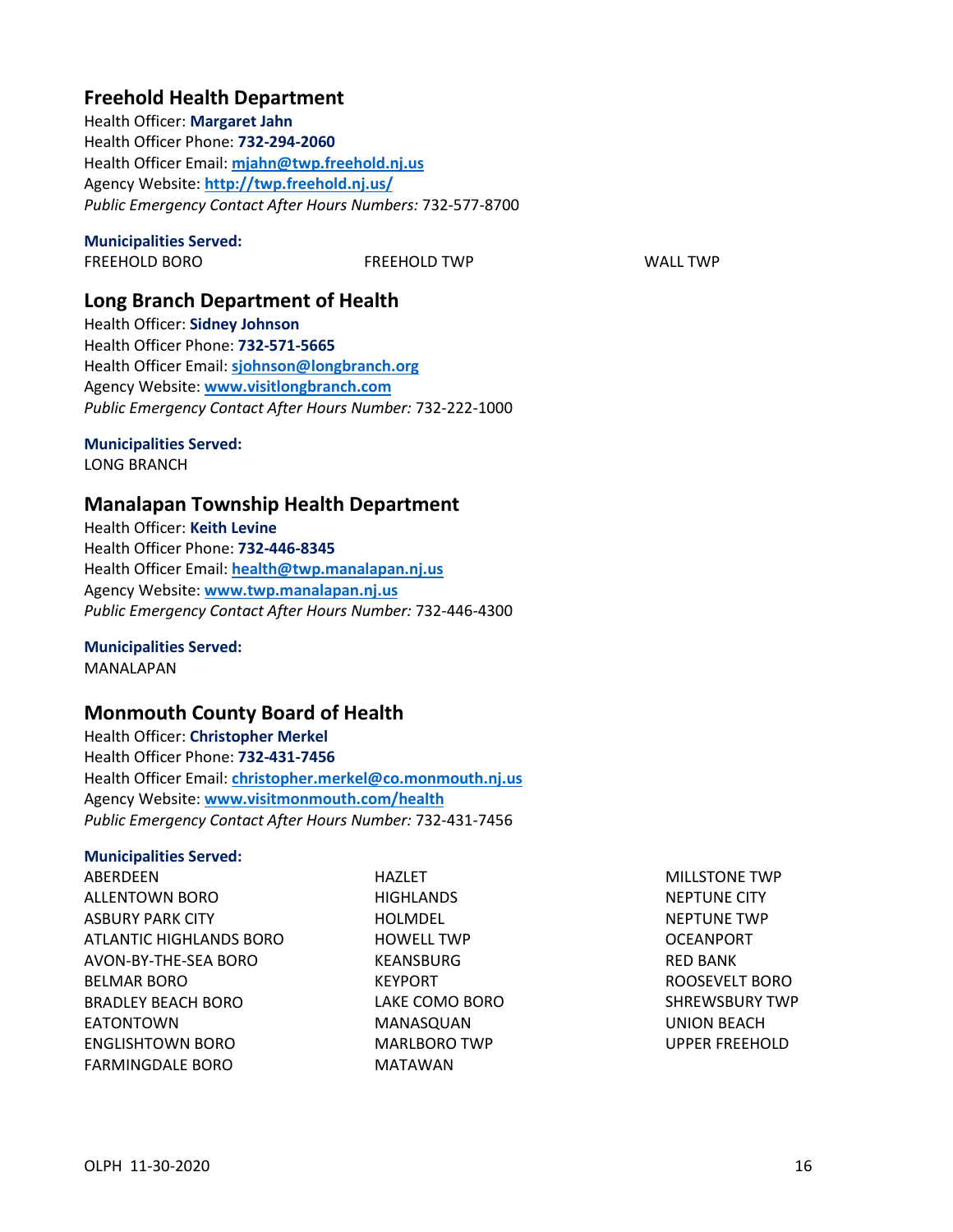#### OLPH 11-30-2020 20:00 17

### **Monmouth County Regional Health Commission # 1**

Health Officer: **David Henry** Health Officer Phone: **732-493-9520** Health Officer Email: **[dhenry@mcrhc.org](mailto:dhenry@mcrhc.org)** Agency Website: **[www.mcrhc.org](http://www.mcrhc.org/)** *Public Emergency Contact After Hours Number:* 732-493-9520

### **Municipalities Served:**

| LOCH ARBOUR VILLAGE      |
|--------------------------|
| <b>MIDDLETOWN</b>        |
| MONMOUTH BEACH           |
| OCEAN TWP (MONMOUTH CO.) |
| <b>RUMSON</b>            |
| <b>SEA BRIGHT</b>        |
|                          |

SEA GIRT BORO SHREWSBURY BORO SPRING LAKE BORO SPRING LAKE HEIGHTS TINTON FALLS WEST LONG BRANCH

# <span id="page-18-0"></span>**MORRIS**

### **East Hanover Health Department**

Health Officer: **Carlo DiLizia** Health Officer Phone: **973-888-6035** Health Officer Email: **[health.dept@easthanovertownship.com](mailto:health.dept@easthanovertownship.com)** Agency Website: **[www.easthanovertownship.com/index.htm](http://www.easthanovertownship.com/index.htm)** *Public Emergency Contact After Hours Number:* 973-887-0432

### **Municipalities Served:**

EAST HANOVER TWP PARSIPPANY-TROY HILLS ROSELAND BORO (ESSEX CO.)

## **Lincoln Park Health Department**

Health Officer: **Kathleen Skrobala** Health Officer Phone: **973-694-6100** Health Officer Email: **[kathys@bolp.org](mailto:kathys@bolp.org)** Agency Website: **[www.lincolnpark.org/](http://www.lincolnpark.org/)** *Public Emergency Contact After Hours Number:* 973-270-2040

### **Municipalities Served:**

LINCOLN PARK

### **Madison Health Department**

Health Officer: **F Michael Fitzpatrick** Health Officer Phone: **973-593-3079** Health Officer Email: **[mfitzpatrick@bloomfieldtwpnj.com](mailto:mfitzpatrick@bloomfieldtwpnj.com)** Agency Website: **[www.rosenet.org/216/Health-Department](http://www.rosenet.org/216/Health-Department)** *Public Emergency Contact After Hours Number:* 973-593-3000

### **Municipalities Served:**

| CHATHAM TWP | CRA |
|-------------|-----|
|             |     |

NFORD MADISON BORO SPRINGFIELD TWP (UNION CO.)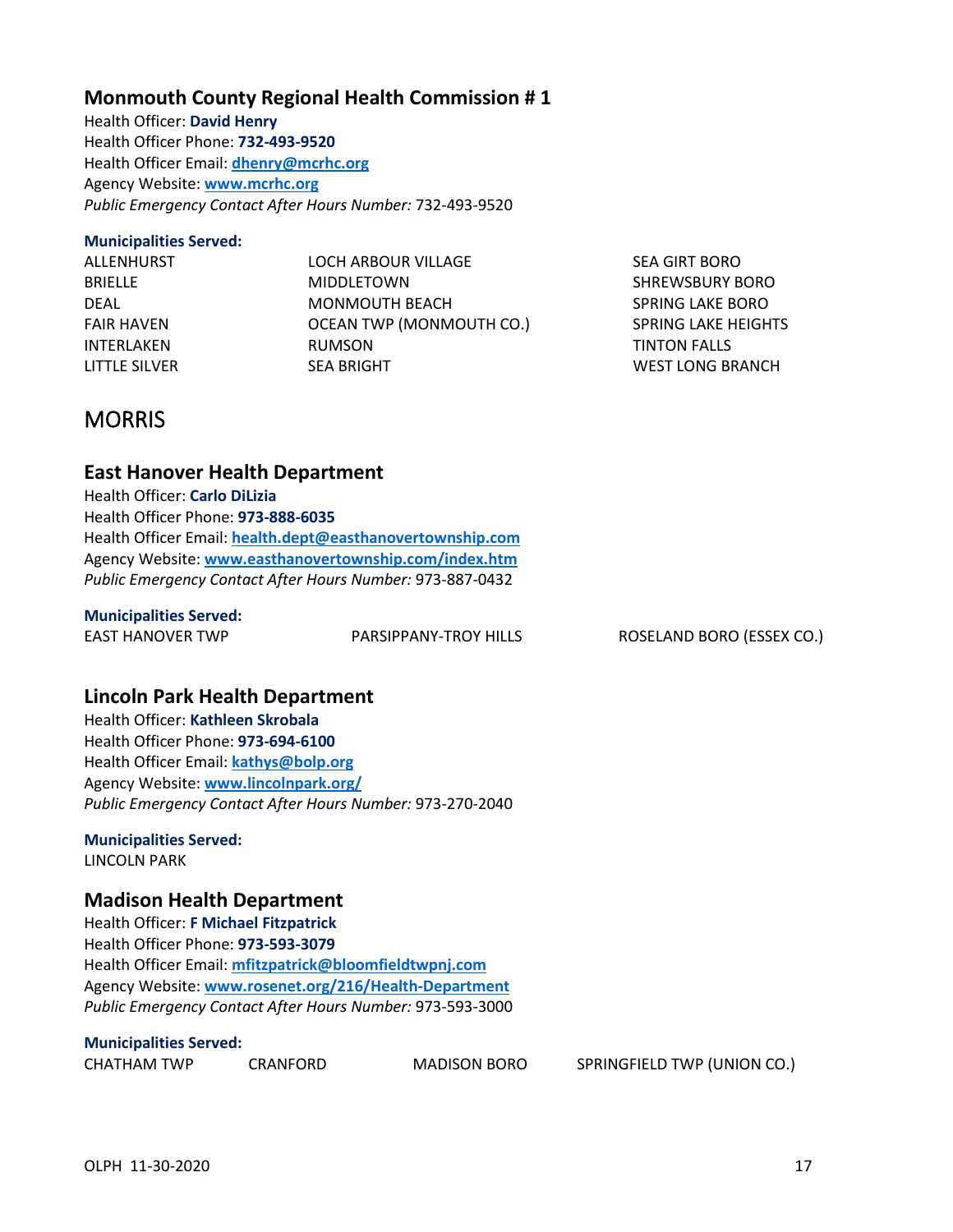## **Montville Township Health Department**

Health Officer: **Aimee Puluso** Health Officer Phone: **973-331-3316** Health Officer Email: **[apuluso@montvillenj.org](mailto:apuluso@montvillenj.org)** Agency Website: **[www.montvillenj.org/index.php](http://www.montvillenj.org/index.php)** *Public Emergency Contact After Hours Number:* 973-257-4300

### **Municipalities Served:**

**MONTVILLE** 

### **Morris County Office of Health Management**

Health Officer: **Carlos Perez, Jr.** Health Officer Phone: **973-631-5484** Health Officer Email: **[cperez@co.morris.nj.us](mailto:cperez@co.morris.nj.us)** Agency Website: **<https://health.morriscountynj.gov/>** *Public Emergency Contact After Hours Number:* 973-285-2900

### **Municipalities Served:**

BOONTON TWP DENVILLE HANOVER TWP

HARDING TWP MENDHAM TWP (MORRIS CO.) MORRIS PLAINS BORO

MORRISTOWN

## **Township of Morris Health Department**

Health Officer: **Kevin Breen** Health Officer Phone: **973-326-7390** Health Officer Email: **[kbreen@morristwp.com](mailto:kbreen@morristwp.com)** Agency Website: **[www.morristwp.com](http://www.morristwp.com/)** *Public Emergency Contact After Hours Number:* 973-539-0777

### **Municipalities Served:**

MORRIS TWP

### **Mount Olive Township Health Department**

Health Officer: **Trevor Weigle** Health Officer Phone: **973-691-0900** Health Officer Email: **[tweigle@mtolivetwp.org](mailto:tweigle@mtolivetwp.org)** Agency Website: **[www.mtolivehealth.org](http://www.mtolivehealth.org/)** *Public Emergency Contact After Hours Number:* 973-691-0850

#### **Municipalities Served:** DOVER

| DOVER            |  |
|------------------|--|
| <b>MINE HILL</b> |  |

MT ARLINGTON BORO MT OLIVE

NETCONG TWP WHARTON BORO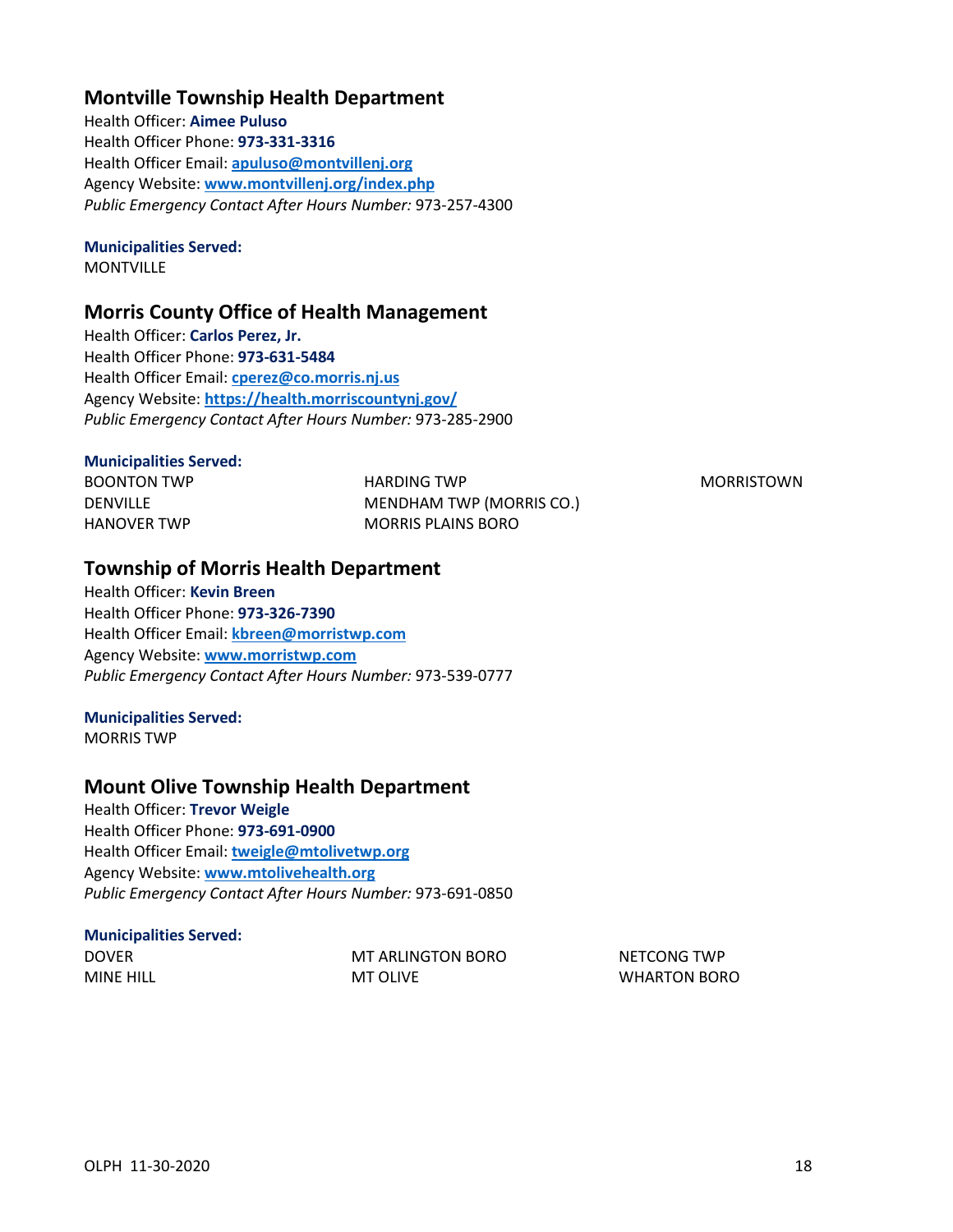| <b>Pequannock Township Health Department</b><br><b>Health Officer: Thomas Cantisano</b><br>Health Officer Phone: 973-835-5700<br>Health Officer Email: tcantisano@peqtwp.org<br>Agency Website: www.peqtwp.org<br>Public Emergency Contact After Hours Number: 973-835-1700             |                                        |                             |
|-----------------------------------------------------------------------------------------------------------------------------------------------------------------------------------------------------------------------------------------------------------------------------------------|----------------------------------------|-----------------------------|
| <b>Municipalities Served:</b><br>BLOOMINGDALE (PASSAIC CO.)<br><b>FLORHAM PARK BORO</b>                                                                                                                                                                                                 | <b>KINNELON</b><br>PEQUANNOCK          | <b>RIVERDALE</b>            |
| <b>Randolph Township Health Department</b><br>Health Officer: Mark Caputo<br>Health Officer Phone: 973-989-7050<br>Health Officer Email: mcaputo@randolphnj.org<br>Agency Website: www.randolphnj.org<br>Public Emergency Contact After Hours Number: 973-795-0931                      |                                        |                             |
| <b>Municipalities Served:</b><br><b>RANDOLPH</b>                                                                                                                                                                                                                                        | ROCKAWAY BORO                          | <b>ROXBURY TWP</b>          |
| <b>Rockaway Township Health Department</b><br><b>Health Officer: Peter Tabbot</b><br>Health Officer Phone: 973-983-2848<br>Health Officer Email: pt1@njlincs.net<br>Agency Website: www.rockawaytownship.org<br>Public Emergency Contact After Hours Number: 973-625-4000               |                                        |                             |
| <b>Municipalities Served:</b><br><b>BOROUGH OF BUTLER</b><br><b>JEFFERSON TWP</b>                                                                                                                                                                                                       | ROCKAWAY TWP<br><b>TOWN OF BOONTON</b> | <b>VICTORY GARDENS BORO</b> |
| <b>Washington Township Health Department</b><br><b>Health Officer: Cristianna Cooke-Gibbs</b><br>Health Officer Phone: 908-876-3650<br>Health Officer Email: ccooke-gibbs@wtmorris.net<br>Agency Website: www.wtmorris.org<br>Public Emergency Contact After Hours Number: 908-876-3232 |                                        |                             |

# **Municipalities Served:**

CHESTER TWP WASHINGTON TWP (MORRIS CO.)

### **Note:**

<span id="page-20-0"></span>**\_\_\_\_\_\_\_\_**

**Chester Boro (See Morris County – Bernards Township Health Department) Long Hill Twp (See Morris County – Bernards Township Health Department) Mendham Boro (See Morris County – Bernards Township Health Department) Mountain Lakes (See Essex County – Bloomfield Department of Health and Human Services)**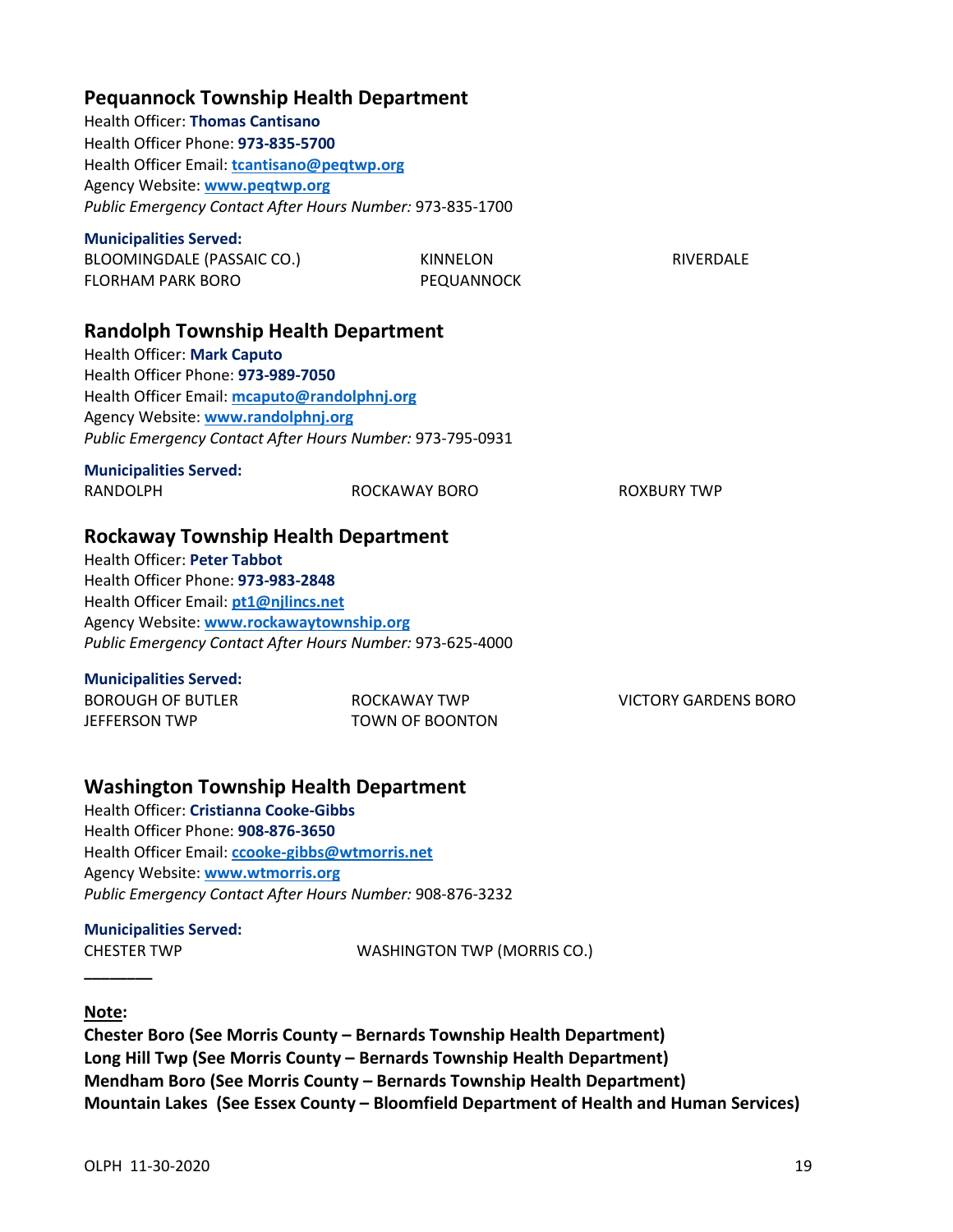# **OCEAN**

### **Long Beach Island Health Department**

Health Officer: **Daniel Krupinski** Health Officer Phone: **609-492-1212** Health Officer Email: **[dkrupinski@lbihealth.com](mailto:dkrupinski@lbihealth.com)** Agency Website: **[www.lbihealth.com](http://www.lbihealth.com/)** *Public Emergency Contact After Hours Number:* 609-494-3322

### **Municipalities Served:**

BARNEGAT LIGHT BEACH HAVEN

HARVEY CEDARS LONG BEACH

SHIP BOTTOM SURF CITY

### **Ocean County Health Department**

Health Officer: **Daniel Regenye** Health Officer Phone: **732-341-9700** Health Officer Email: **[dregenye@ochd.org](mailto:dregenye@ochd.org)** Agency Website: **[www.ochd.org](http://www.ochd.org/)** *Public Emergency Contact After Hours Number:* 732-341-9700

#### **Municipalities Served:**

BARNEGAT TWP BAY HEAD BEACHWOOD BERKELEY TWP BRICK TWP EAGLESWOOD TWP ISLAND HEIGHTS JACKSON TWP LACEY TWP

LAKEHURST LAKEWOOD LAVALLETTE LITTLE EGG HARBOR TWP MANCHESTER MANTOLOKING OCEAN GATE OCEAN TWP (OCEAN CO.) PINE BEACH

PLUMSTEAD POINT PLEASANT POINT PLEASANT BEACH SEASIDE HEIGHTS SEASIDE PARK SOUTH TOMS RIVER STAFFORD TOMS RIVER TWP **TUCKERTON** 

# <span id="page-21-0"></span>PASSAIC

### **Clifton Health Department**

Health Officer: **John Biegel, III** Health Officer Phone: **973-470-5760** Health Officer Email: **[jbiegel@cliftonnj.org](mailto:jbiegel@cliftonnj.org)** Agency Website: **[www.cliftonnj.org](http://www.cliftonnj.org/)** *Public Emergency Contact After Hours Number:* 973-470-5911

## **Municipalities Served:**

CLIFTON LITTLE FALLS TWP PASSAIC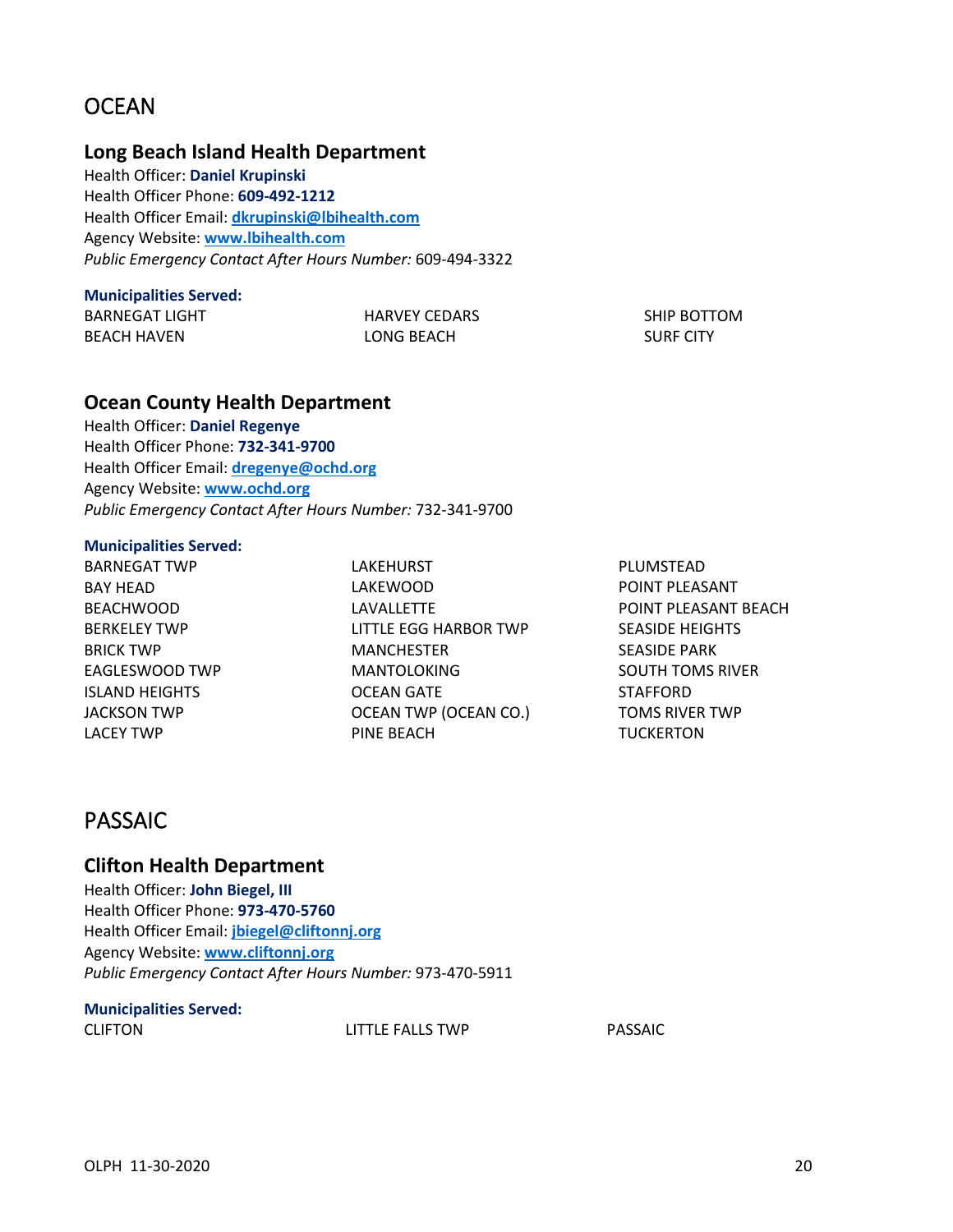## **City of Passaic - Health Services**

Health Officer: **John Biegel, III** Health Officer Phone: **973-365-5603** Health Officer Email: **[Jbiegel@cliftonnj.org](mailto:Jbiegel@cliftonnj.org)** Agency Website: **[www.cityofpassaic.com/health](http://www.cityofpassaic.com/health)** *Public Emergency Contact After Hours Number:* 973-365-5603

### **Municipalities Served:**

PASSAIC

## **Passaic County Department of Health**

Health Officer: **Charlene Gungil** Health Officer Phone: **973-881-4396** Health Officer Email: **[charleneg@passaiccountynj.org](mailto:charleneg@passaiccountynj.org)** Agency Website: **[www.passaiccountynj.org](http://www.passaiccountynj.org/)** *Public Emergency Contact After Hours Number:* 973-725-2491

### **Municipalities Served:**

HALEDON WANAQUE WOODLAND PARK

TOTOWA

## **City of Paterson, Division of Health**

Health Officer: **Paul Persaud** Health Officer Phone: **973-321-1277** Health Officer Email: **[ppersaud@patersonnj.gov](mailto:ppersaud@patersonnj.gov)** Agency Website: **[www.patersonnj.gov](http://www.patersonnj.gov/)** *Public Emergency Contact After Hours Number:* 973-321-1277

### **Municipalities Served:**

| HAWTHORNE     | PATERSON             |
|---------------|----------------------|
| NORTH HALEDON | <b>PROSPECT PARK</b> |

## **Ringwood Health Department**

Health Officer: **Kathy Skrobala** Health Officer Phone: **973-962-7079** Health Officer Email: **[kathys@bolp.org](mailto:kathys@bolp.org)** Agency Website: **[www.ringwoodnj.net](http://www.ringwoodnj.net/)** *Public Emergency Contact After Hours Number:* 973-962-7079

### **Municipalities Served:** RINGWOOD

## **Wayne Health Department**

Health Officer: **Maryann Orapello** Health Officer Phone: **973-694-1800 x 3313** Health Officer Email: **[orapellom@waynetownship.com](mailto:orapellom@waynetownship.com)** Agency Website: **[www.waynetownship.com](http://www.waynetownship.com/)** *Public Emergency Contact After Hours Number:* 973-694-0600

# **Municipalities Served:**

POMPTON LAKES WAYNE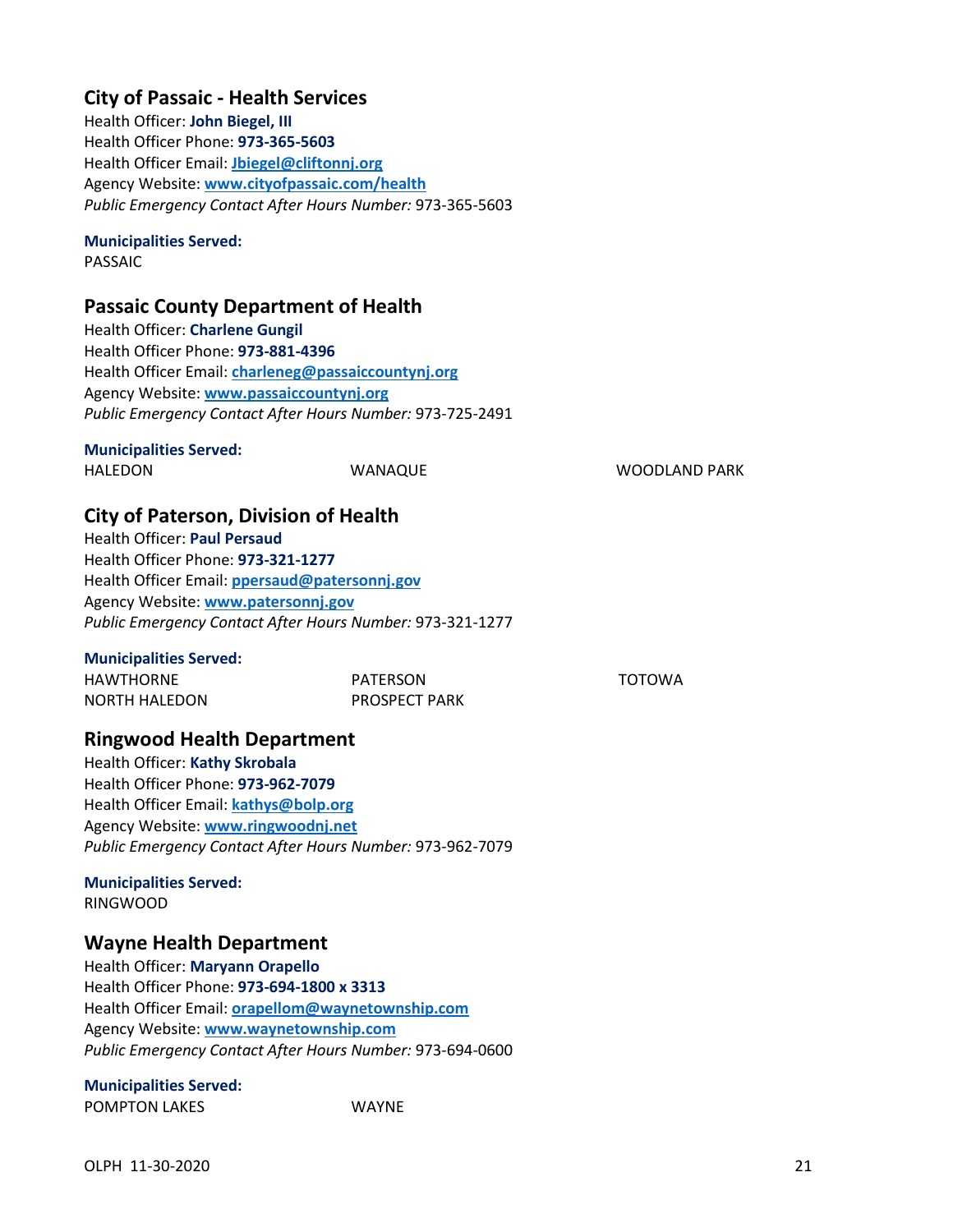## **Township of West Milford Department of Health**

Health Officer: **Charlene Gungil** Health Officer Phone: **973-728-7000** Health Officer Email: **[charleneg@passaiccountynj.org](mailto:charleneg@passaiccountynj.org)** Agency Website: **<http://www.westmilford.org/>** *Public Emergency Contact After Hours Number:* 973-728-2720

### **Municipalities Served:**

WEST MILFORD

**\_\_\_\_\_\_\_\_**

**Note: Bloomingdale (See Morris County – Pequannock Township Health Department)**

## <span id="page-23-0"></span>SALEM

### **Salem County Department of Health**

Health Officer: **Robert Dickinson** Health Officer Phone: **856-935-7510** Health Officer Email: **[robert.dickinson@salemcountynj.gov](mailto:robert.dickinson@salemcountynj.gov)** Agency Website: **<https://health.salemcountynj.gov/>** *Public Emergency Contact After Hours Number:* 856-769-1955

### **Municipalities Served:**

ALLOWAY CARNEYS POINT ELMER ELSINBORO TWP LOWER ALLOWAYS MANNINGTON OLDMANS PENNS GROVE PENNSVILLE PILESGROVE

**PITTSGROVE** QUINTON SALEM UPPER PITTSGROVE WOODSTOWN

# <span id="page-23-1"></span>SOMERSET

### **Bernards Township Health Department**

Health Officer: **Lucy Forgione** Health Officer Phone: **908-204-2520** Health Officer Email: **[lforgione@bernards.org](mailto:lforgione@bernards.org)** Agency Website: **[www.bernardshealth.org/](http://www.bernardshealth.org/)** *Public Emergency Contact After Hours Number:* 908-766-1122

## **Municipalities Served:**

| BERNARDS TWP       | CHESTER BORO (MORRIS CO.)  | MENDHAM BORO (MORRIS CO.) |
|--------------------|----------------------------|---------------------------|
| BERNARDSVILLE BORO | LONG HILL TWP (MORRIS CO.) | PEAPACK-GLADSTONE BORO    |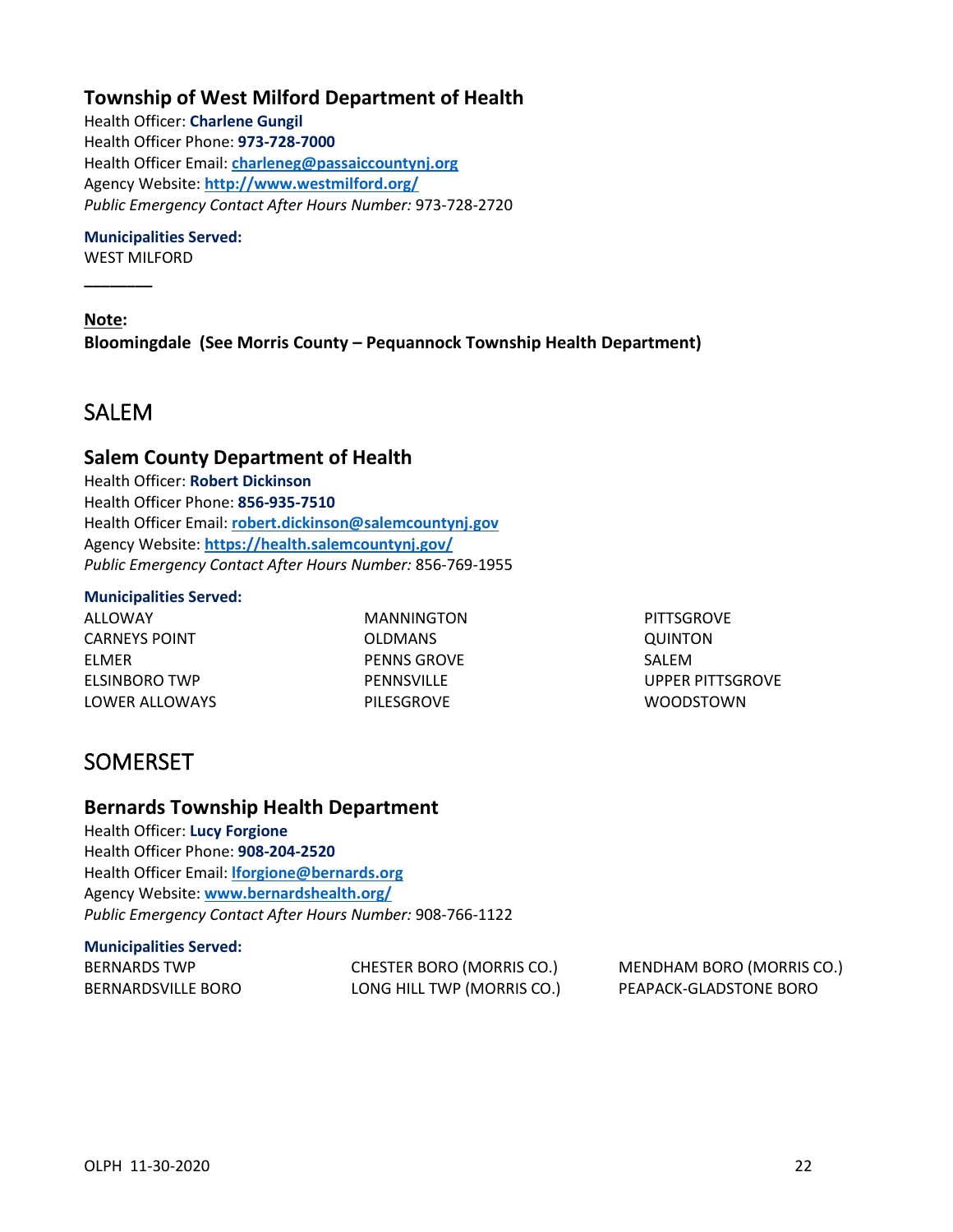## **Branchburg Health Department**

Health Officer: **Vanessa Freire** Health Officer Phone: **908-526-1300** Health Officer Email: **vanessa.freire@branchburg.nj.us** Agency Website: **[www.branchburg.nj.us](http://www.branchburg.nj.us/)** *Public Emergency Contact After Hours Number:* 908-526-3830

**Municipalities Served: BRANCHBURG** 

## **Bridgewater Township Health Department**

Health Officer: **Vacant / Temporary: Kevin Sumner** Health Officer Phone: **908-725-5750** Health Officer Email: **[ksumner@middlebrookhealth.org](mailto:ksumner@middlebrookhealth.org)** Agency Website: **[www.bridgewaternj.gov](http://www.bridgewaternj.gov/)** *Public Emergency Contact After Hours Number:* 908-725-5750

**Municipalities Served:** BRIDGEWATER

## **Hillsborough Township Health Department**

Health Officer: **Siobhan Spano** Health Officer Phone: **908-369-5652** Health Officer Email: **[sspano@hillsborough-nj.org](mailto:sspano@hillsborough-nj.org)** Agency Website: **[www.hillsborough-nj.org/](http://www.hillsborough-nj.org/)** *Public Emergency Contact After Hours Number:* 908-369-4323

**Municipalities Served:** HILLSBOROUGH MILLSTONE BORO

## **Middle-Brook Regional Health Commission**

Health Officer: **Kevin Sumner** Health Officer Phone: **732-968-5151** Health Officer Email: **[ksumner@middlebrookhealth.org](mailto:ksumner@middlebrookhealth.org)** Agency Website: **[www.middlebrookhealth.org](http://www.middlebrookhealth.org/)** *Public Emergency Contact After Hours Number:* 908-753-1000

**Municipalities Served:**

GREEN BROOK TWP WARREN TWP WATCHUNG

## **Montgomery Township Health Department**

Health Officer: **Stephanie Carey** Health Officer Phone: **908-359-8211** Health Officer Email: **[scarey@twp.montgomery.nj.us](mailto:scarey@twp.montgomery.nj.us)** Agency Website: **[www.twp.montgomery.nj.us/](http://www.twp.montgomery.nj.us/)** *Public Emergency Contact After Hours Number:* 908-359-3222

**Municipalities Served:**

HOPEWELL BORO (MERCER CO.) MONTGOMERY

PENNINGTON BORO (MERCER CO.) ROCKY HILL (SOMERSET CO.)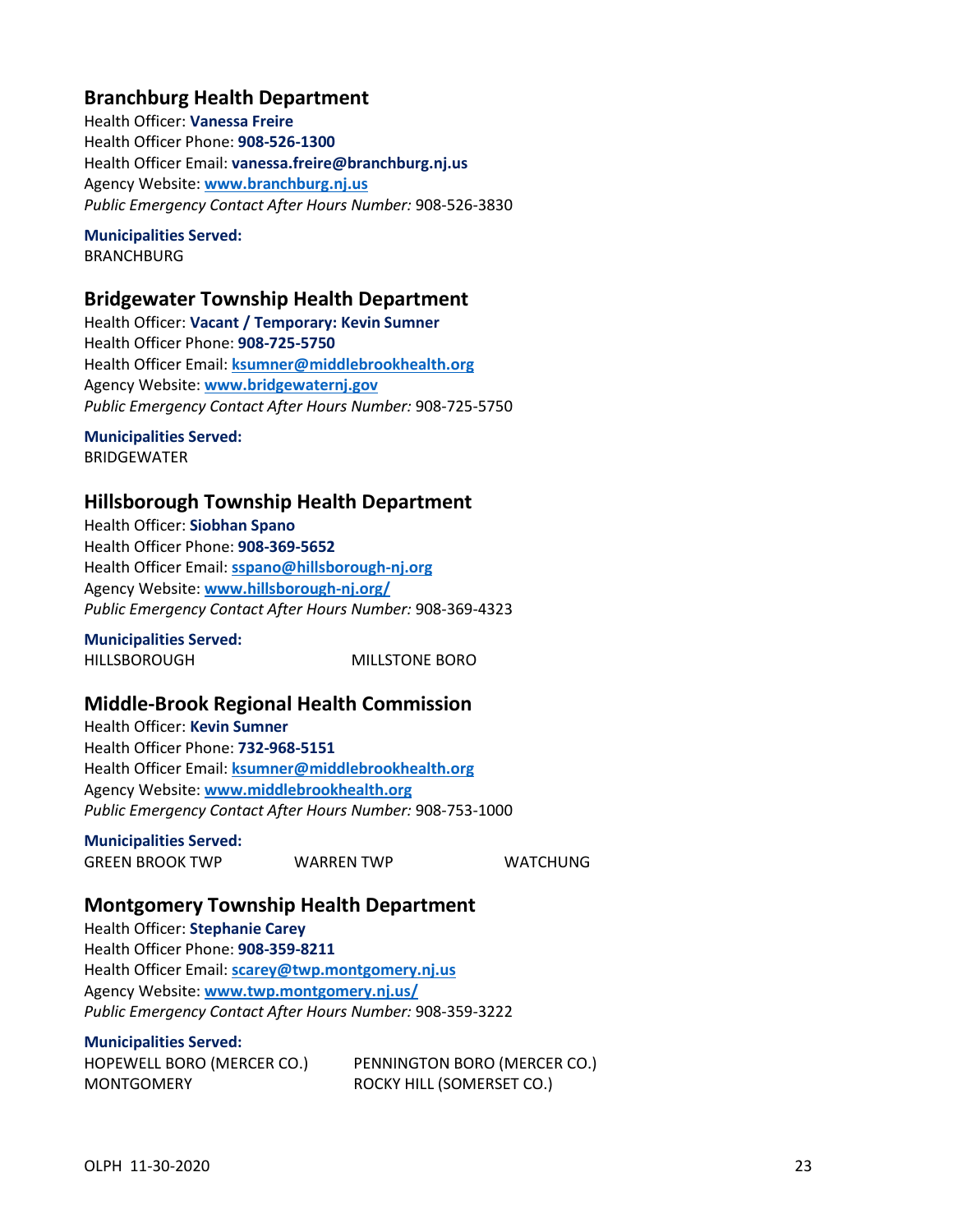## **Somerset County Department of Health**

Health Officer: **Namitha Reddy** Health Officer Phone: **908-231-7155** Health Officer Email: **[nreddy@co.somerset.nj.us](mailto:nreddy@co.somerset.nj.us)** Agency Website: **[www.co.somerset.nj.us/health](http://www.co.somerset.nj.us/health)** *Public Emergency Contact After Hours Number:* 908-526-2500

### **Municipalities Served:**

BEDMINSTER BOUND BROOK FAR HILLS

FRANKLIN TWP (SOMERSET CO.) MANVILLE NORTH PLAINFIELD

RARITAN SOMERVILLE SOUTH BOUND BROOK

# <span id="page-25-0"></span>**SUSSEX**

## **Sussex County Department of Health and Human Services, Division of Health**

Health Officer: **Vacant** Health Officer Phone: **973-579-0370** Health Officer Email: N/A Agency Website: **[www.sussex.nj.us](http://www.sussex.nj.us/)** *Public Emergency Contact After Hours Number:* 973-940-5500

### **Municipalities Served:**

| ANDOVER BORO       | <b>FREDON</b>      | LAFAYETTE         | <b>STANHOPE</b>   |
|--------------------|--------------------|-------------------|-------------------|
| ANDOVER TWP        | <b>GREEN TWP</b>   | MONTAGUE          | <b>STILLWATER</b> |
| <b>BRANCHVILLE</b> | HAMBURG            | <b>NEWTON</b>     | <b>SUSSEX</b>     |
| <b>BYRAM</b>       | <b>HAMPTON TWP</b> | <b>OGDENSBURG</b> | <b>VERNON</b>     |
| FRANKFORD          | <b>HARDYSTOWN</b>  | SANDYSTON         | WALPACK           |
| FRANKLIN BORO      | <b>HOPATCONG</b>   | <b>SPARTA</b>     | WANTAGE           |

# <span id="page-25-1"></span>UNION

## **Clark Health Department**

Health Officer: **Nancy Raymond** Health Officer Phone: **732-428-8405** Health Officer Email: **[no1@njlincs.net](mailto:no1@njlincs.net)** Agency Website: **[www.ourclark.com](http://www.ourclark.com/)** *Public Emergency Contact After Hours Number:* 732-388-3434

### **Municipalities Served:** CLARK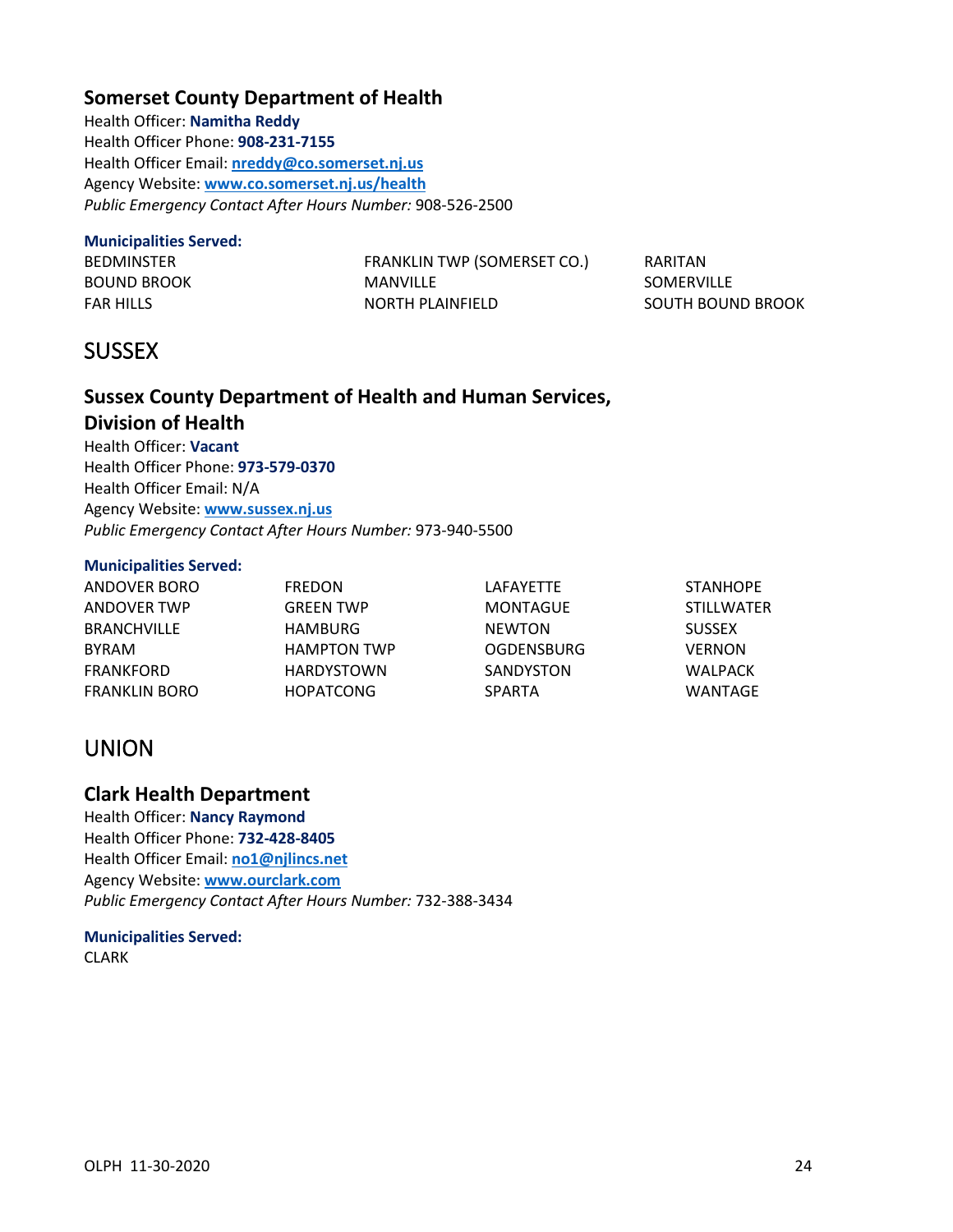## **City of Elizabeth, Department of Health & Human Services**

Health Officer: **Mark Colicchio** Health Officer Phone: **908-820-4049** Health Officer Email: **[mcolicchio@ElizabethNJ.org](mailto:mcolicchio@ElizabethNJ.org)** Agency Website: **[www.elizabethnj.org/](http://www.elizabethnj.org/)** *Public Emergency Contact After Hours Number:* 908-558-2111

# **Municipalities Served:**

ELIZABETH

### **Hillside Health Department**

Health Officer: **Annarelly McNair** Health Officer Phone: **908-518-5620** Health Officer Email: **[amcnair@ucnj.org](mailto:amcnair@ucnj.org)** Agency Website: **<https://hillsidenj.us/health-department>** *Public Emergency Contact After Hours Number:* 862-229-3830

# **Municipalities Served:**

**HILLSIDE** 

## **Linden Board of Health**

Health Officer: **Nancy Koblis** Health Officer Phone: **908-474-8409** Health Officer Email: **[nkoblis@linden-nj.org](mailto:nkoblis@linden-nj.org)** Agency Website: **[www.linden-nj.org](http://www.linden-nj.org/)** *Public Emergency Contact After Hours Number:* 908-474-8500

## **Municipalities Served:**

**LINDEN** 

## **City of Plainfield Health Department**

Health Officer: **Atif Nazir** Health Officer Phone: **908-753-3084** Health Officer Email: **atif.nazir@plainfieldnj.gov** Agency Website: **<http://www.plainfieldnj.gov/>** *Public Emergency Contact After Hours Number:* 908-753-3131

### **Municipalities Served:** PLAINFIELD

## **Rahway Health Department**

Health Officer: **Dennis Green** Health Officer Phone: **732-827-2085** Health Officer Email: **dennis.green@twp.woodbridge.nj.us** Agency Website: **<http://www.cityofrahway.org/>** *Public Emergency Contact After Hours Number:* 732-827-2200

### **Municipalities Served:**

RAHWAY **SCOTCH PLAINS** SCOTCH PLAINS **WINFIELD TWP**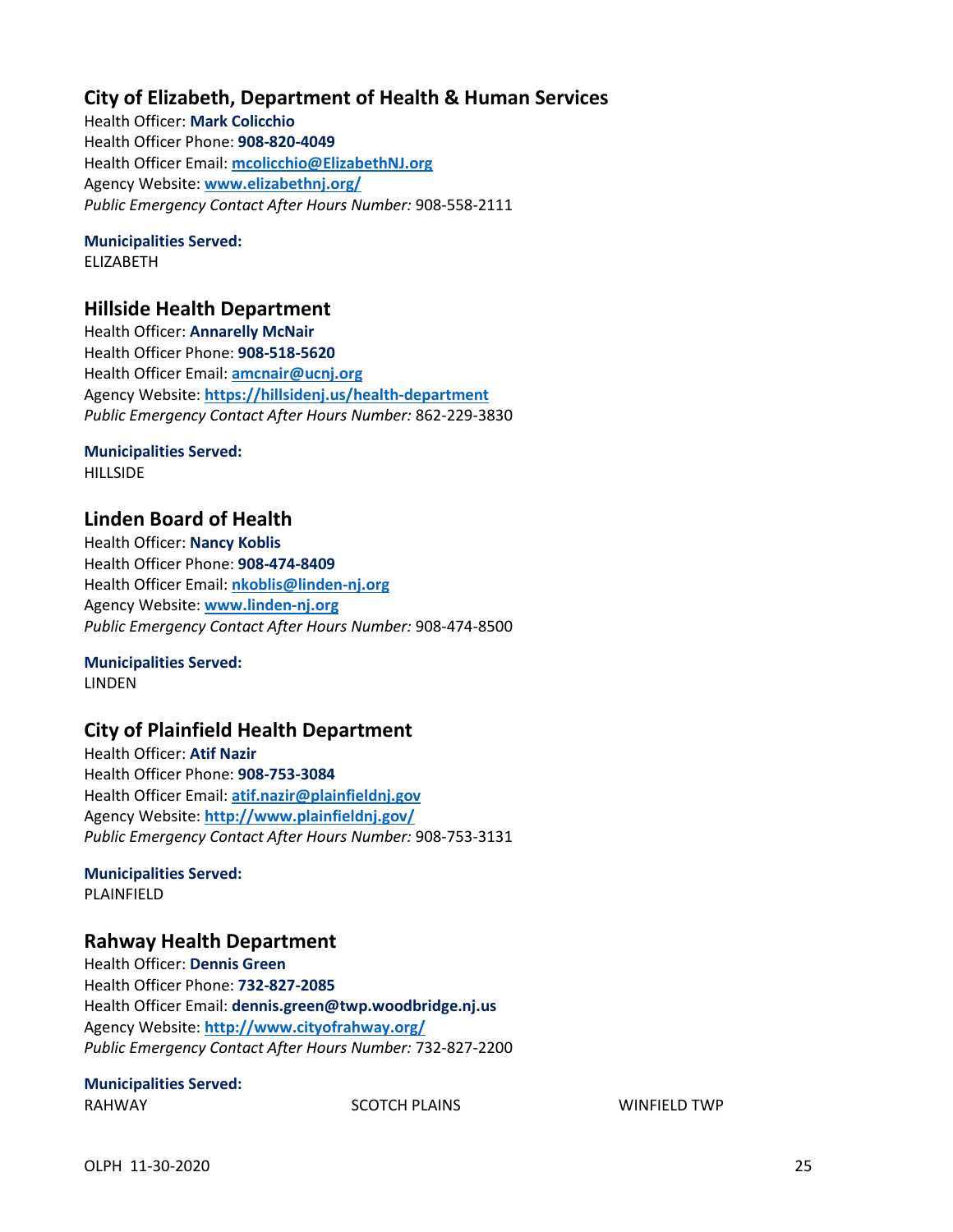## **Borough of Roselle**

Health Officer: **Charles Glagola, Jr.** Health Officer Phone: **908-259-3032** Health Officer Email: **cg3@njlincs.net** Agency Website: **[www.boroughofroselle.com/](http://www.boroughofroselle.com/)** *Public Emergency Contact After Hours Number:* 908-245-2000

# **Municipalities Served:**

ROSELLE

## **Union County Office of Health Management**

Health Officer: **Annarelly McNair** Health Officer Phone: **908-518-5620** Health Officer Email: **[amcnair@ucnj.org](mailto:amcnair@ucnj.org)** Agency Website: **[www.ucnj.org](http://www.ucnj.org/)** *Public Emergency Contact After Hours Number:* 908-518-5620

**Municipalities Served:** BERKELEY HEIGHTS

## **Union Township Health Department**

Health Officer: **Marconi Gapas** Health Officer Phone: **908-851-8507** Health Officer Email: **[mgapas@uniontownship.com](mailto:mgapas@uniontownship.com)** Agency Website: **[www.uniontownship.com](http://www.uniontownship.com/)** *Public Emergency Contact After Hours Number:* 908-851-5000

### **Municipalities Served:**

KENILWORTH UNION

## **Westfield Regional Health Department**

Health Officer: **Megan Avallone** Health Officer Phone: **908-789-4070** Health Officer Email: **[mavallone@westfieldnj.gov](mailto:mavallone@westfieldnj.gov)** Agency Website: **[www.westfieldnj.gov/health](http://www.westfieldnj.gov/health)** *Public Emergency Contact After Hours Number:* 908-789-4070

### **Municipalities Served:**

CHATHAM BORO FANWOOD GARWOOD MOUNTAINSIDE

NEW PROVIDENCE ROSELLE PARK SUMMIT WESTFIELD

### **Note:**

**\_\_\_\_\_\_\_\_**

<span id="page-27-0"></span>**Springfield Twp (See Morris County – Madison Health Department)**